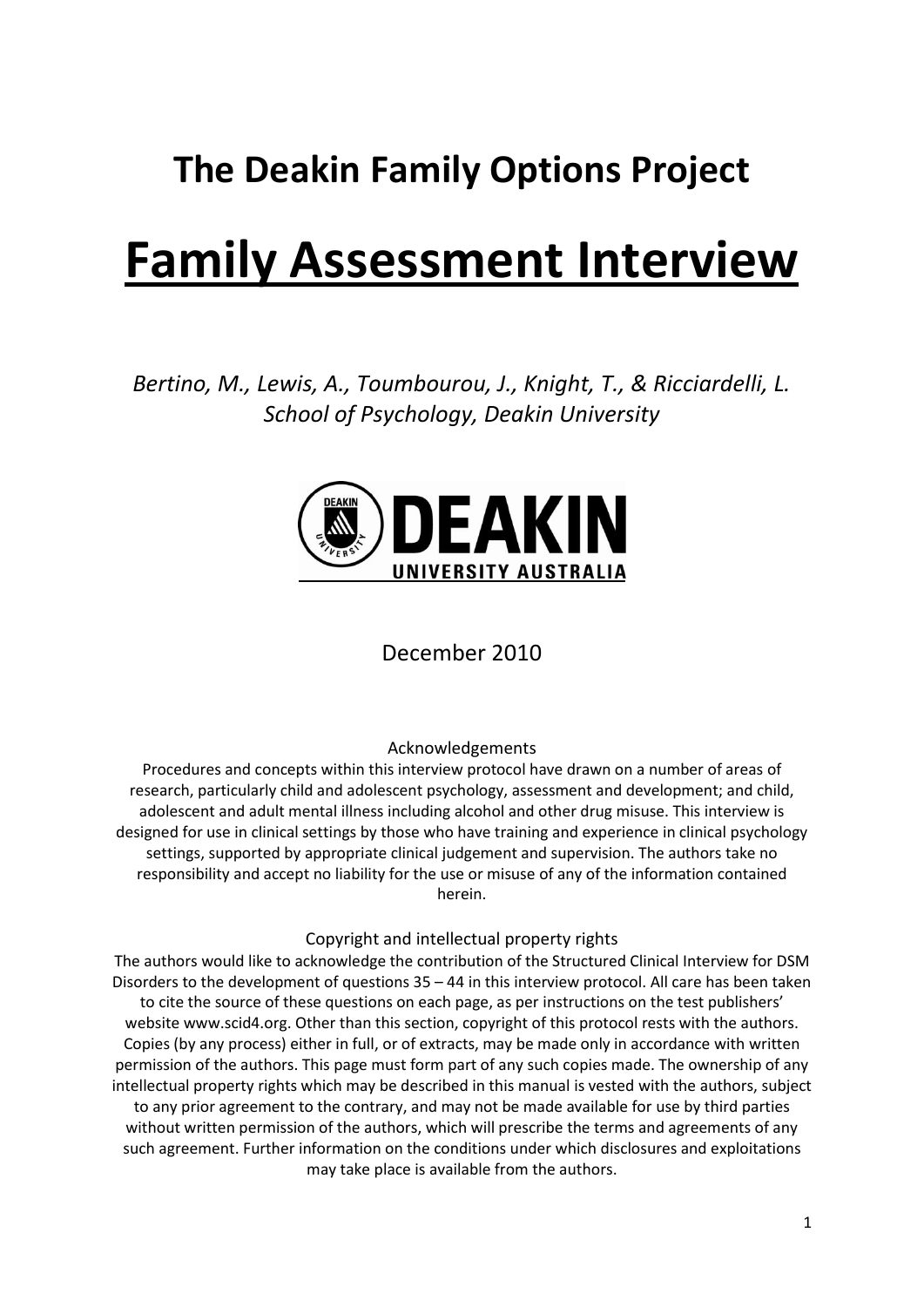#### Instructions to assessors

The following interview was created specifically for the Deakin Family Options project, a trial of therapies for young people with depression, anxiety or substance abuse issues. The interview is intended for use with youth aged 12-25, and their parent/s or carer/s.

Prior to the interview the assessor should have already collected basic background information from the family via an intake screen, to ensure that families who clearly do not meet the selection criteria are not being asked to complete a comprehensive interview process. It is estimated that the interview should take approximately 60 – 90 minutes to complete in entirety, but may be longer or shorter depending on the family members and the developmental history. This should be discussed with family members prior to their attendance.

In addition to the structured interview, the Deakin Family Options program utilised a battery of questionnaires prior to, following and 6 months after treatments. These included the Millon's Clinical Multiaxial Inventory (3rd edition), the Parent Relationships Questionnaire, the Parent Questionnaire (see Toumbourou, Blythe, Bamberg & Forer, 2001), the Relationships Scales Questionnaire and the Relationships Questionnaire (adult attachment measures), the Youth Self Report Inventory or the Adult Self Report Inventory, the Substance Abuse Subtle Screening Inventory- Adolescent version, the Beck Suicide Scale, and the Hamilton's Rating Scale for Depression.

The following interview protocol contains instructions for assessors, and examples of how assessors might ask each question in red bolded text with quotation marks ("
Cassacture"). Assessors may use their own words where the content is essentially equivalent in meaning, with the aim of employing a natural and engaging style of communication with families. Throughout the interview, interviewers should try to encourage all family members to participate where possible. This may be achieved by directing questions at different people, and using basic counselling skills to summarise, encourage elaboration, and normalise/validate the family's experience (for more information on these basic counselling skills, see Gerard Egan's book *The Skilled Helper*, ISBN 0-534-34948-0).

The first section of the interview is completed with all family members present, and contains items on the family makeup, general medical history, and the presenting problem. The next section is completed with only the parents present, and contains questions about the child/young person's developmental history. Following this, the young person is seen individually to obtain information on schooling and/or work history, social supports and peers, interests and hobbies. In addition, the young person is asked some targeted clinical questions that align with diagnostic criteria in the DSM-IV. This section is based on the SCID instruments (Structured Clinical Interview for DSM Disorders, see www.scid4.org).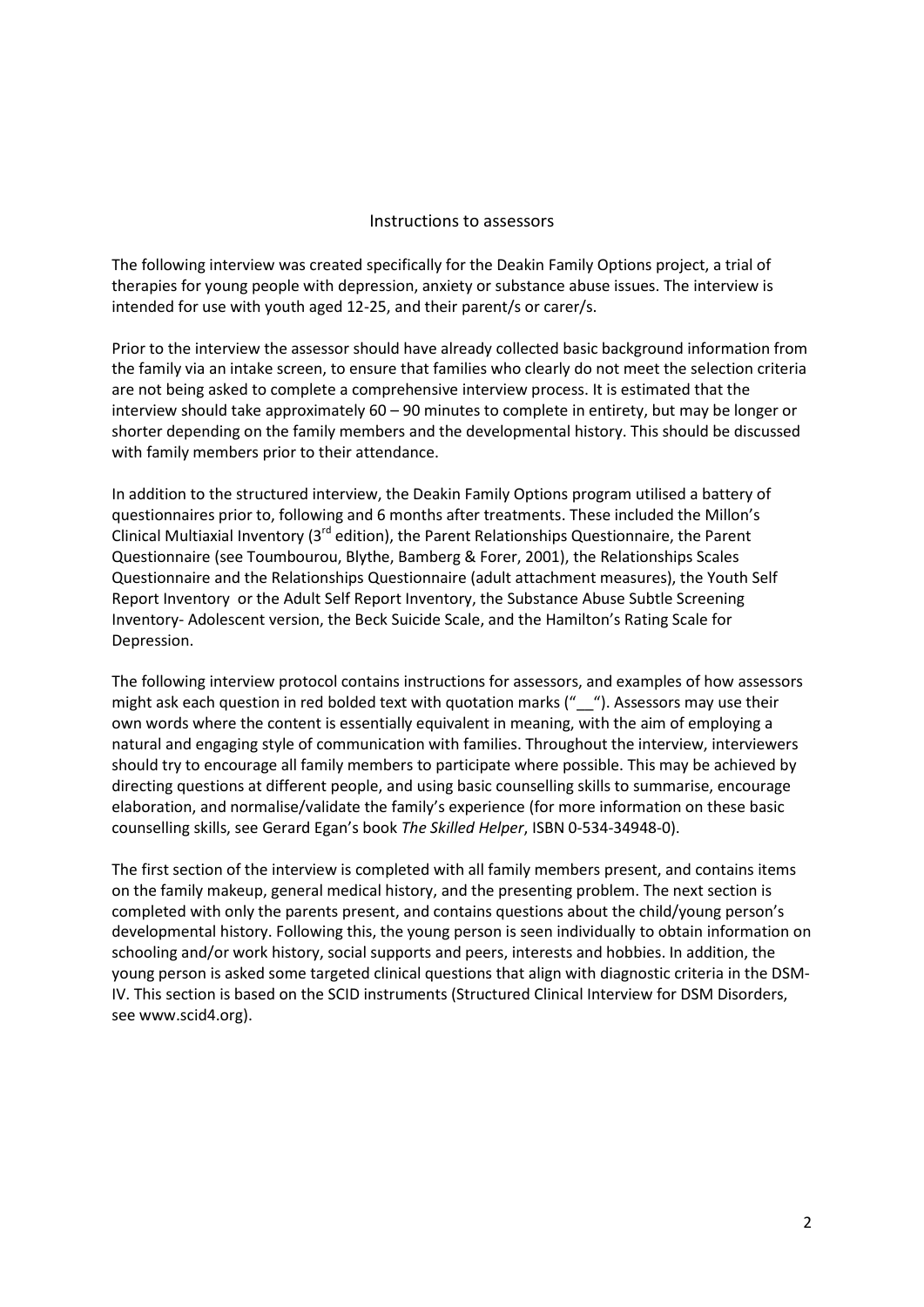#### **Assessor to complete**

Welcome, Introductions, Check everyone is comfortable, collect background survey and consent forms.

Say the following in your own words:

*Thank you all for making the time to come along today. It is a very positive thing that you are here, as it shows that you (name of parent and name of adolescent) are willing to work to reduce difficulties and improve relationships. We are currently trialling a method of asking families about their history and current difficulties. You are welcome and encouraged to give feedback following this interview today, about the method we have used to gather your information.*

*The purpose of the assessment interview today is to help us get a better understanding of the problems you are facing as a family, and in particular for (name of identified youth). This information helps us in several ways.*

*Firstly, the information is used for research purposes, and allows us to determine who the treatments have helped, in what ways, and why. In the future, other clinicians will be able to use this information when they are deciding the best treatment to use for families facing similar issues. For your peace of mind you should know that we have an ethical responsibility to protect your privacy in the conduct of our research. When electronically storing your data we use codes rather than names so that it is not readily identifiable. We also take care to store any personal information in locked cabinets on the premises, to minimise the risk of your private information being used inappropriately. When publishing results we use the group data, with no way of identifying the individuals or families involved.*

*Another useful thing about the information that we will collect from the interview today is that it helps us ALL to better understand the problems you are facing. Because of that we can then determine whether the treatments we have on offer are likely to be suitable for you, or whether it would be better for us to find you a different treatment option that would be better suited to your current problems.* 

*The first part of the interview today is with everyone together. Then I will spend some time with (name of youth) alone, and some time with (name of parents) alone, and then we will come back together as a group at the end. Does that sound ok?*

*Does anyone have any questions before we begin?*

#### *Important note to clinicians:*

*Please remember to discuss confidentiality processes with the family before the interview.*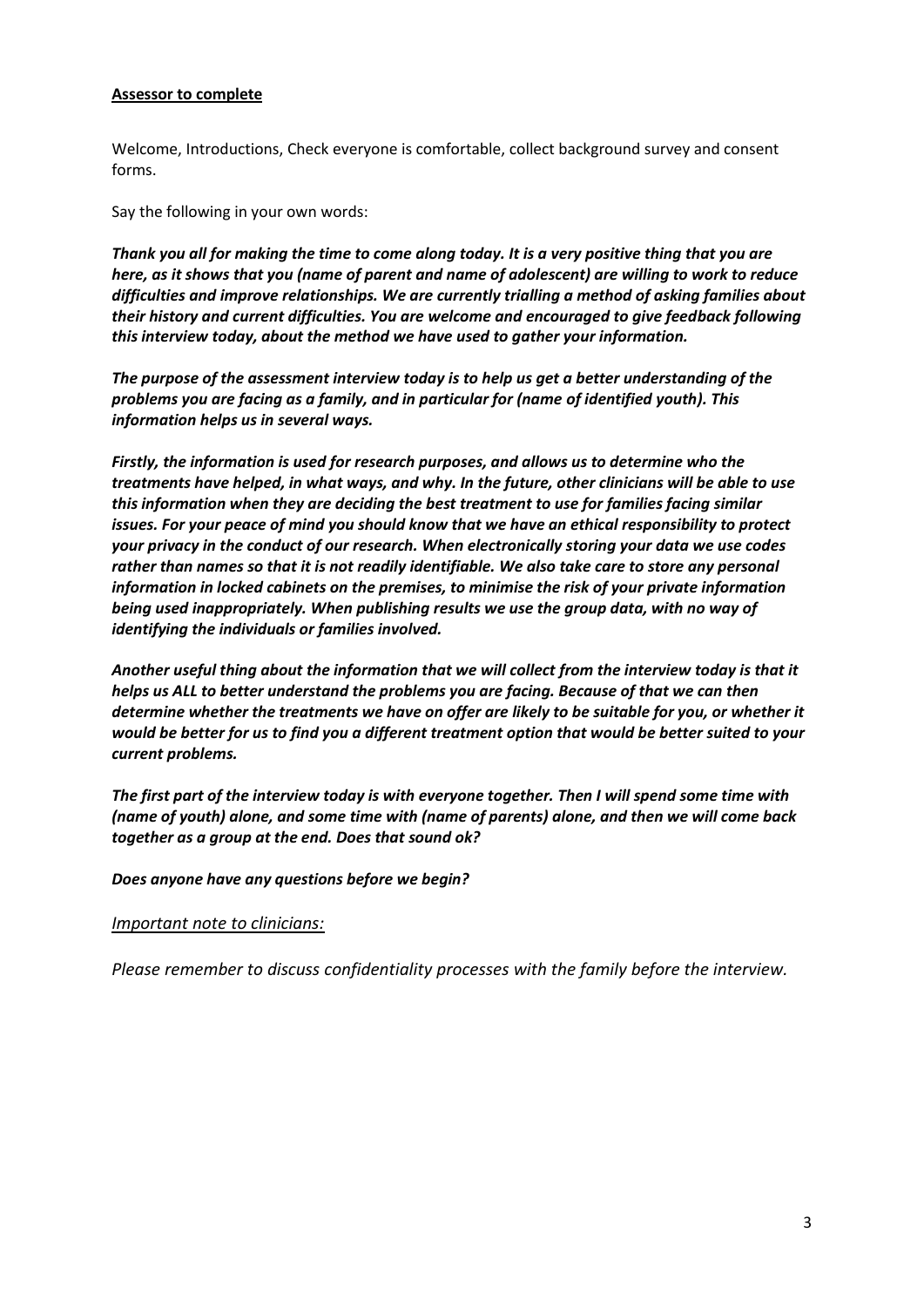#### Assessor to complete:

#### **Who is present?**

| Mother: Y N<br><b>CODE</b>                                                     |  |  |  |  |
|--------------------------------------------------------------------------------|--|--|--|--|
| Father: Y N CODE                                                               |  |  |  |  |
| Identified Adolescent/Young person:<br><b>N</b><br><b>CODE</b><br>$\mathbf{Y}$ |  |  |  |  |
| Other (relationship and CODE):                                                 |  |  |  |  |

#### **How is the interview being conducted?**

| via Phone: Y N                                       |
|------------------------------------------------------|
| Face-to-face: $N \rightarrow a$ : (specify location) |
| Other:                                               |

### **PART 1: WITH ALL FAMILY MEMBERS PRESENT**

#### **Describe the family**

#### **QUESTION 1 "***The first thing I would like to ask is for you to describe your family to me***."** *Can you tell me who is in the family***?"**

When drawing your genogram, probe for family members' ages + occupations + relationships to parents (e.g. step or adopted) + any other relevant info

#### **Dram a Genogram here and include:**

- family structure
- ages, occupations
- divorce, conflict in relationships

| Key           |  |
|---------------|--|
| Male          |  |
| Female        |  |
| Married       |  |
| Defacto       |  |
| Separated     |  |
| .<br>Divorced |  |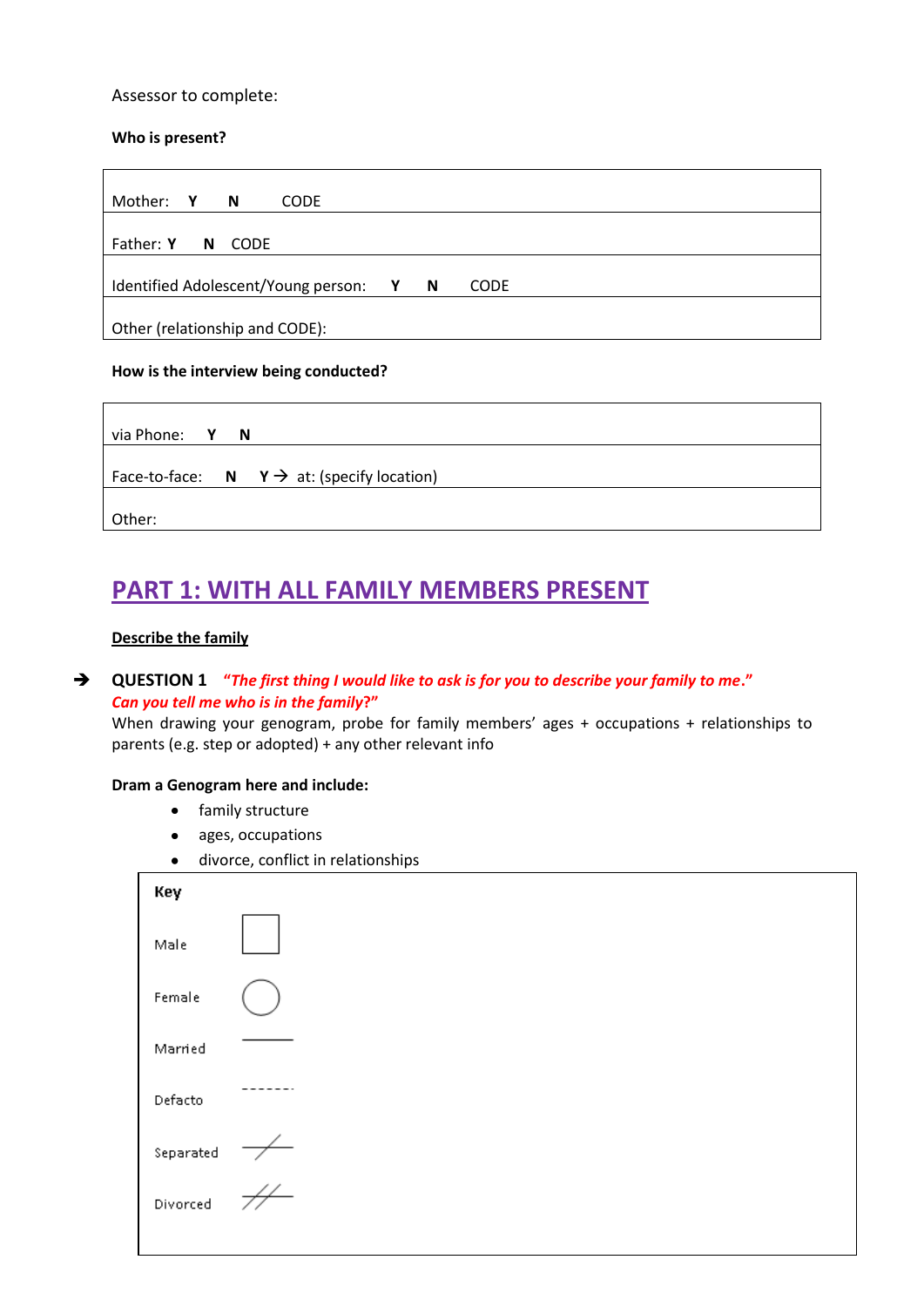OPTIONAL - Any additional notes re: family structure

**QUESTION 2** *"Do you all live together in the same house?"*

- **Y**
- **N** describe arrangements:

#### **QUESTION 3 (Grief)**

*"Has there been any recent losses of loved ones in the family network, or in (name of youth's) social network of friends and peers?"*

**If yes, clinician to rate** *"How much does this affect (name's) day-to-day functioning?"*

- □ Not at all
- □ Somewhat
- $\Box$  A lot

#### **Family Medical and Mental Health History**

*"Now I just have a few questions to ask about your family medical and mental health history. This will help us to understand whether there are any biological predispositions for mental health problems, or any physical problems that could be contributing to the issues that you are concerned about for (name of youth)"*

**General Medical Conditions** *"First off there are some questions about general health problems."*

- **QUESTION 4** *"Does anyone in your family have any medical condition that is significantly impacting on your lives at the moment?"*
	- **N** Y (specify)
- **QUESTION 5** *"Has (name) ever had a concussion or head injury?"*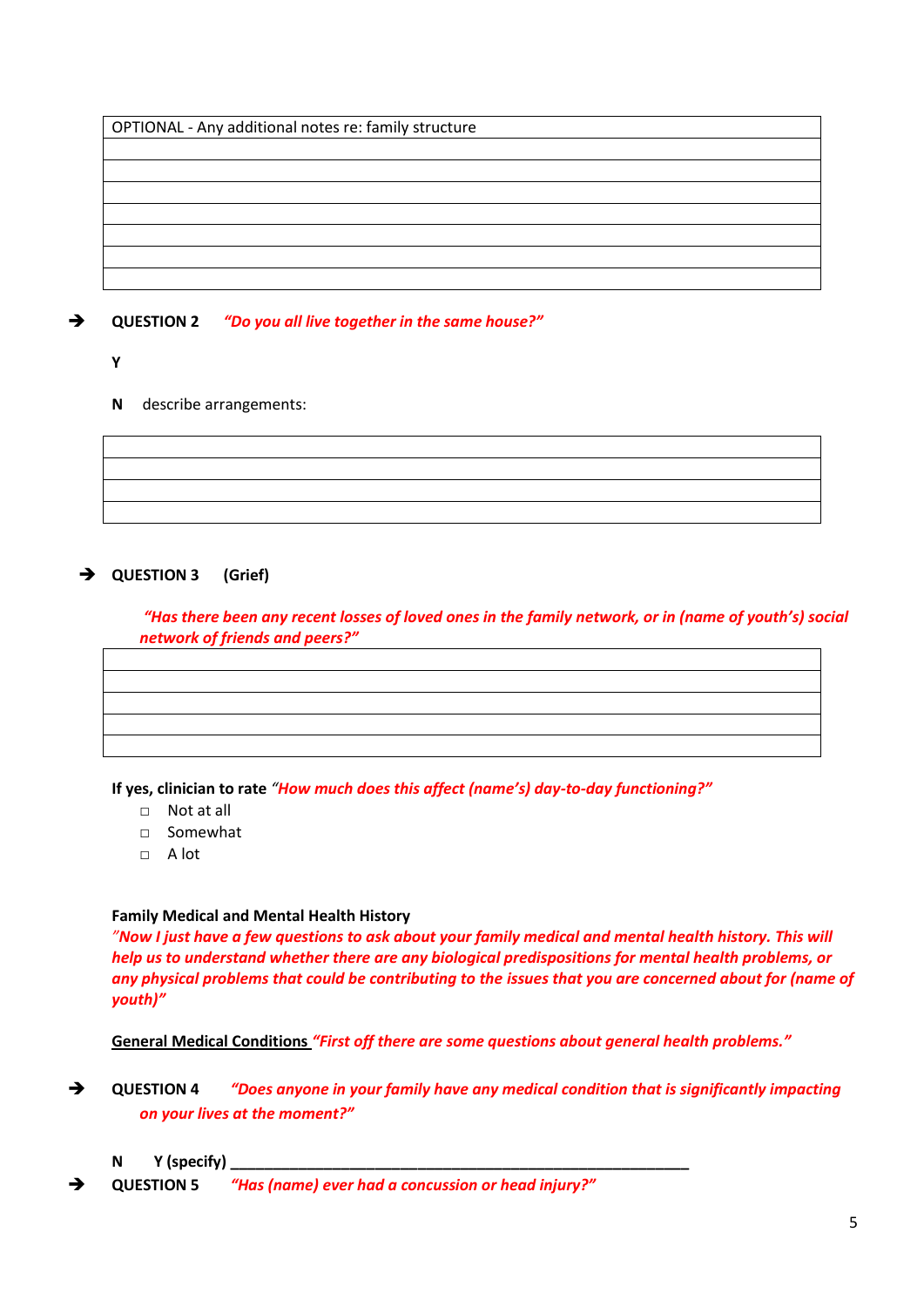#### **QUESTION 6**

**To female youth ONLY :** *"Are you currently pregnant?"* **N Y (how far along) \_\_\_\_\_\_\_\_\_**

**\_\_\_\_\_\_\_\_\_\_\_\_\_\_\_\_\_\_\_\_\_\_\_\_\_\_\_\_\_\_\_\_\_\_\_\_\_\_\_\_\_\_\_\_\_\_\_\_\_\_\_\_\_\_\_\_\_\_\_\_\_\_\_\_\_\_\_\_\_\_\_\_\_\_\_\_\_\_\_\_\_\_**

*"Next I'd like to ask you a bit more about the problem for which you and your family have come to get help."*

 **QUESTION 7** *"Can you tell me how you would each describe the problem you have come here about today?"* (If possible, ask for perspectives from each member of the family)

| Who's answer is this (above): |
|-------------------------------|
|                               |
|                               |
|                               |
|                               |
| Who's answer is this:         |
|                               |
|                               |
| Who's answer is this:         |
|                               |
|                               |
|                               |
| Who's answer is this:         |
|                               |
|                               |
|                               |
| Who's answer is this:         |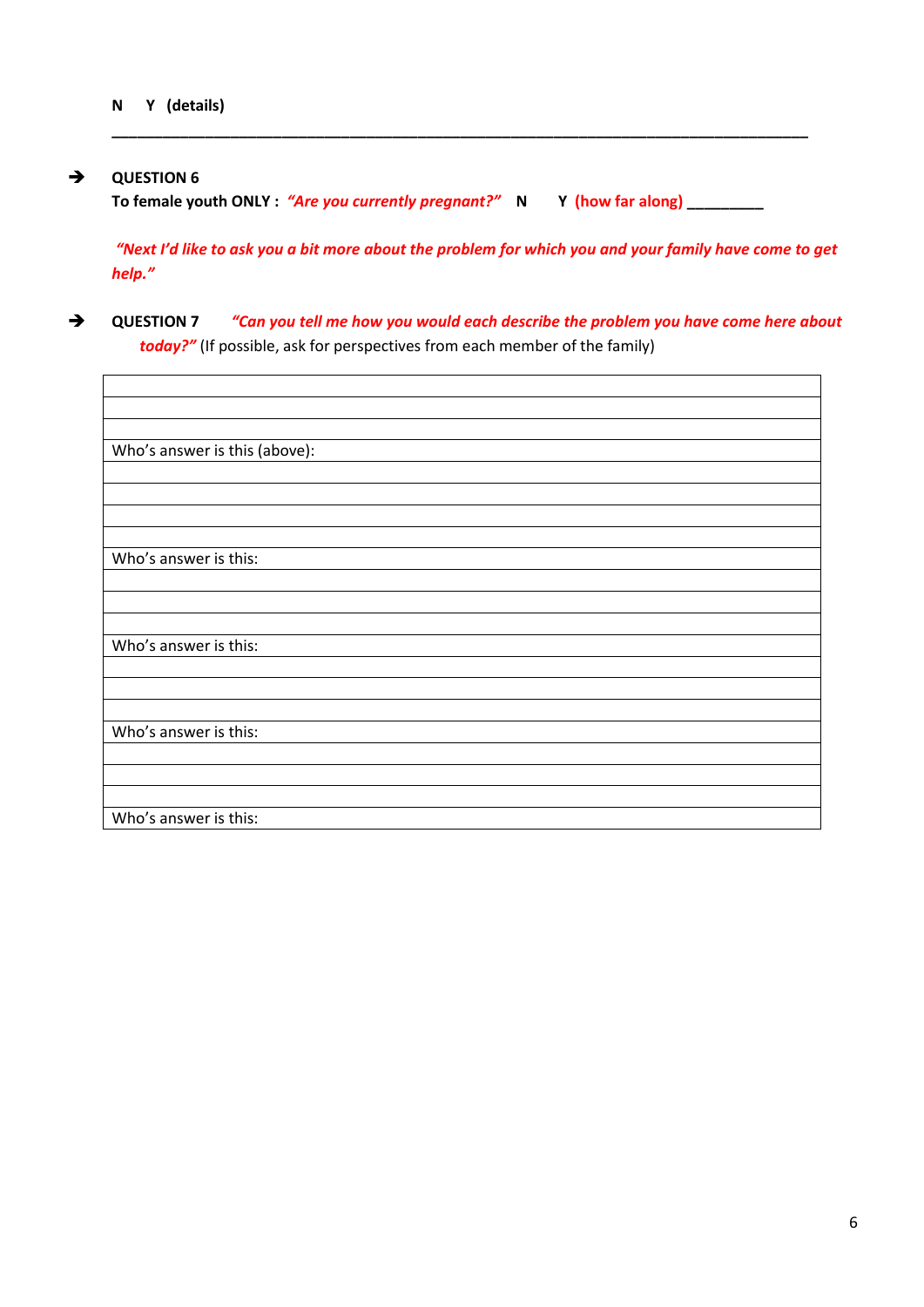**Treatment of youth presenting problem**

*"Next I'd like to ask you some questions about whether (name) has had any mental health treatments before. This helps us to understand what has been helpful in the past and what hasn't."*

 **QUESTION 8** *"has (name) ever taken any prescribed medications for this depression, anxiety or other mental health concerns, or drug or alcohol problems?"*

**If medicated, what was medication, was it for depression/anxiety or other, what was the dose, when start/end, still taking?** 

*If they don't know all of the detail you may need to follow up with a phone call when they have the packet, to get the details.*

| puchci, to you the uctums.<br><b>Type of</b><br>What is the<br>Do you always<br><b>Current or past?</b> |                               |                                                                  |                                            |                              |  |  |
|---------------------------------------------------------------------------------------------------------|-------------------------------|------------------------------------------------------------------|--------------------------------------------|------------------------------|--|--|
| <b>Medication -</b><br>Be specific.                                                                     | medication<br>prescribed for? | Dosage. Be specific.<br>Exactly how many<br>tablets do you take, | Are they currently<br>taking the drug? If  | take it as<br>prescribed?    |  |  |
| What is the                                                                                             | e.g. depression               | and how many                                                     | yes, how long have                         | If no, how do                |  |  |
| name of the<br>drug?                                                                                    |                               | milligrams of active<br>drug are contained in                    | they taken it for? If<br>no, when did they | you take it<br>exactly? E.g. |  |  |
|                                                                                                         |                               | each tablet.                                                     | last take it and for<br>how long?          | when, how<br>much?           |  |  |
|                                                                                                         |                               |                                                                  |                                            |                              |  |  |
|                                                                                                         |                               |                                                                  |                                            |                              |  |  |
|                                                                                                         |                               |                                                                  |                                            |                              |  |  |
|                                                                                                         |                               |                                                                  |                                            |                              |  |  |
|                                                                                                         |                               |                                                                  |                                            |                              |  |  |
|                                                                                                         |                               |                                                                  |                                            |                              |  |  |
|                                                                                                         |                               |                                                                  |                                            |                              |  |  |
|                                                                                                         |                               |                                                                  |                                            |                              |  |  |
|                                                                                                         |                               |                                                                  |                                            |                              |  |  |
|                                                                                                         |                               |                                                                  |                                            |                              |  |  |
|                                                                                                         |                               |                                                                  |                                            |                              |  |  |
|                                                                                                         |                               |                                                                  |                                            |                              |  |  |
|                                                                                                         |                               |                                                                  |                                            |                              |  |  |
|                                                                                                         |                               |                                                                  |                                            |                              |  |  |

#### **QUESTION 9** *"Has (name) ever had any counselling or therapy for this or other problems?"*

#### **If therapy, what for, what type, who with, when start + end or still attending?**

**QUESTION 10** *"Has (name) ever been hospitalised for a mental health problem?"*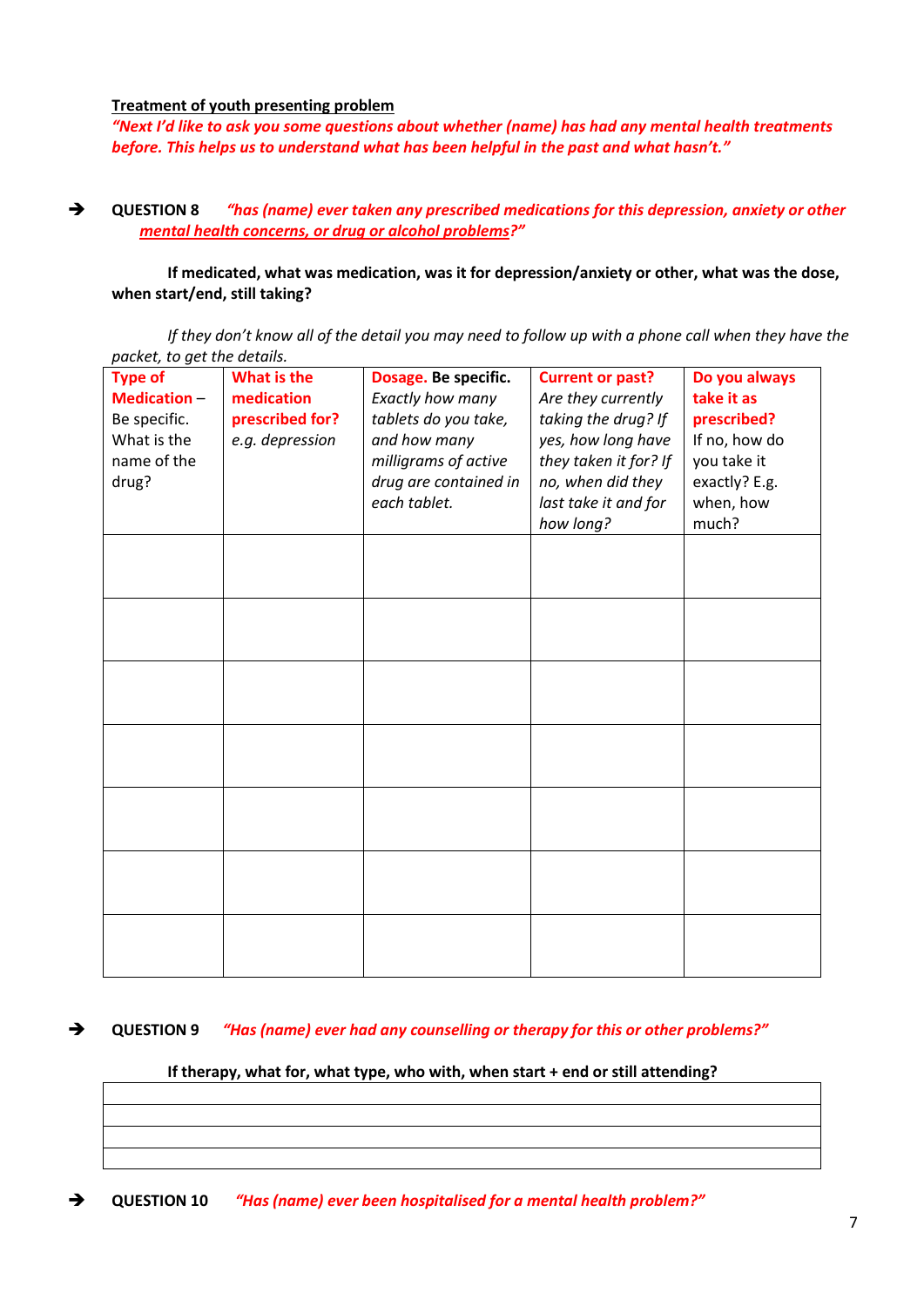#### **If hospitalised, when, what for, where and for how long?**

#### $\rightarrow$  QUESTION 11 To the youth and the family:

#### *"Have you tried anything else to try to fix or help with your (mood/substance use) problems?"*

#### **QUESTION 12** *"Out of all the things you've tried to help with your problem, what have you found to be helpful and what was unhelpful?"*

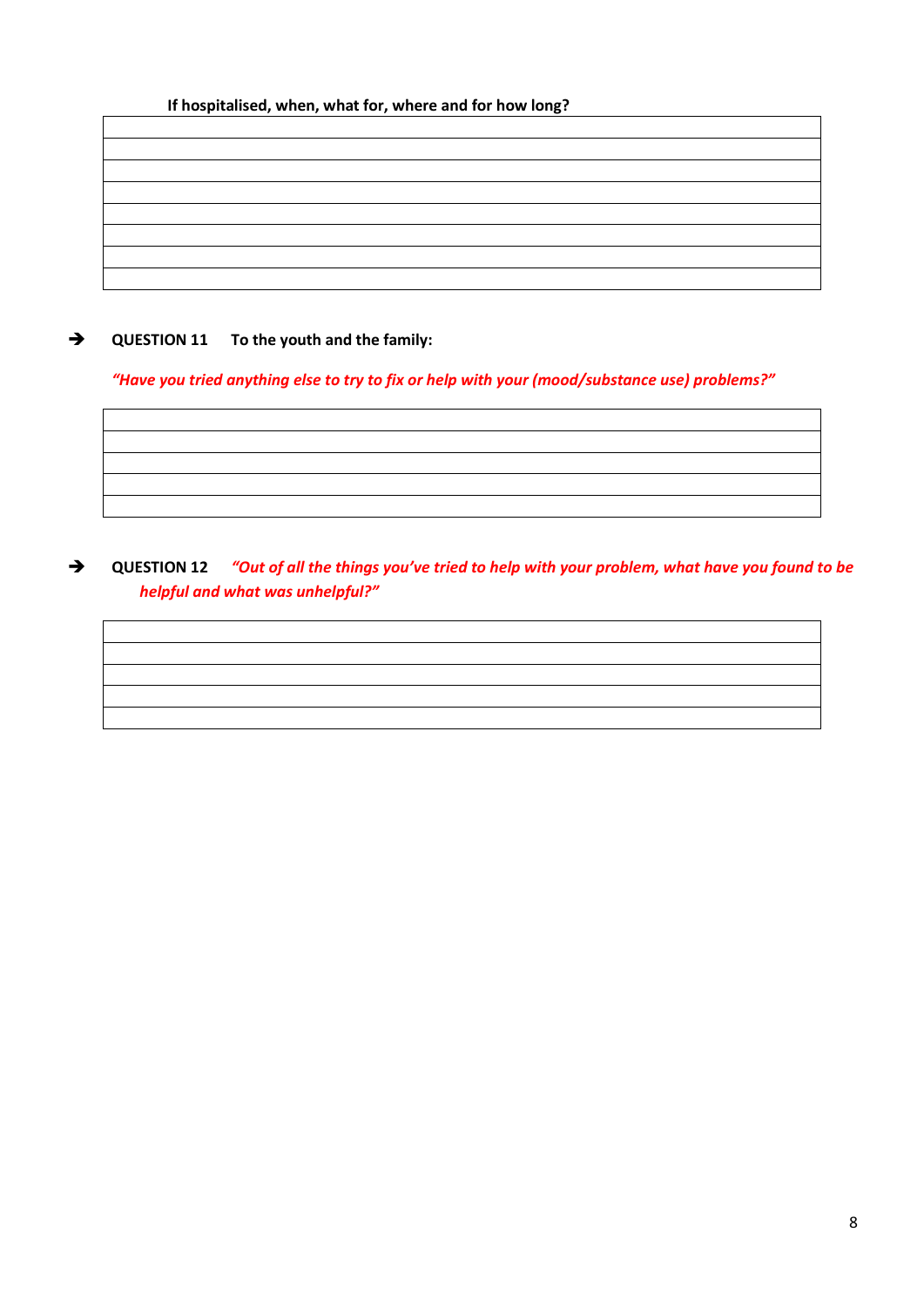**QUESTION 13** *"The next questions are about any family mental health disorders." Apart from what we've just discussed, to the best of your knowledge, has any member of the family, including (name), been diagnosed with mental illnesses like depression, other mood or anxiety disorders or drug or alcohol addiction, or had any such problems but didn't seek treatment?"*

**If yes, describe:**  *"Who had the problem?" "What were the symptoms?" "When was it diagnosed and by whom?" "How severe was/is it?" "When did it start?" "How was it managed / treated at the time?" "Has (name) ever been re-assessed by another clinician?"* **If yes,** *"what was the outcome?" "(Are the symptoms / Is the problem) still present in your opinion?"* 

| <b>PROBLEM</b> | DESCRIPTION: Including frequency, severity, duration, differing<br>perspectives of family members, medication, hospitalisation, suicidality,<br>any other relevant info |  |  |
|----------------|-------------------------------------------------------------------------------------------------------------------------------------------------------------------------|--|--|
|                |                                                                                                                                                                         |  |  |
|                |                                                                                                                                                                         |  |  |
|                |                                                                                                                                                                         |  |  |
|                |                                                                                                                                                                         |  |  |
|                |                                                                                                                                                                         |  |  |

Clinicians Please Note: If yes to this question for any person or problem (other than the identified youth + identified problem i.e. depression and or drug and alcohol), do you need to make a referral for assessment/treatment?

**Separate the Family at this Point in the Interview**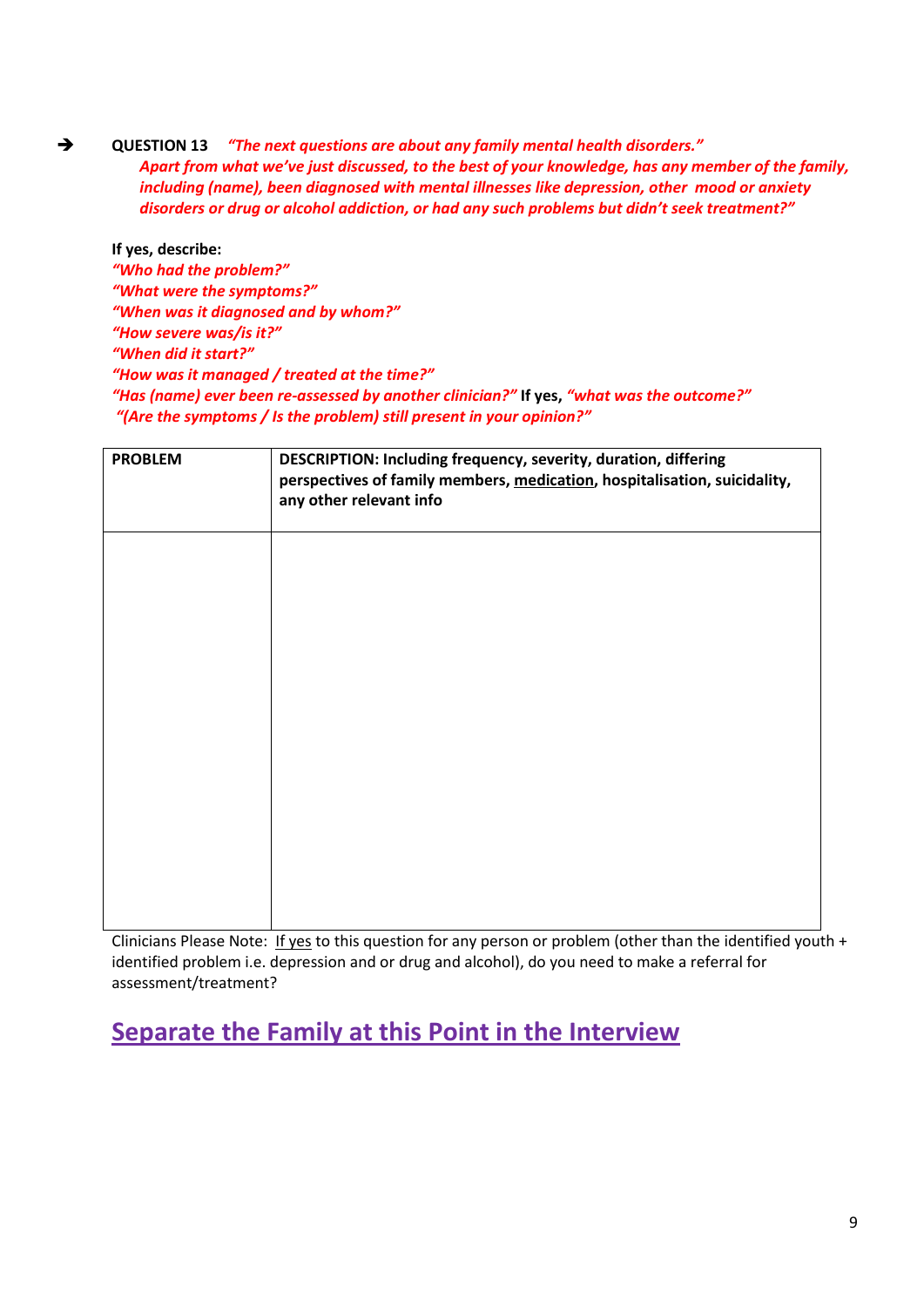## **PART 2: WITH ONLY THE PARENTS PRESENT**

*"Is there anything you'd like to add to your answers in the previous section?"*

#### **PART TWO: DEVELOPMENT**

*"Next I'd like to ask you about (name of young person)'s developmental history.*

 **QUESTION 14** *"Were there any major complications during pregnancy, birth or labour?"* What were the circumstances around the birth? etc.

**QUESTION 15** *"Were there any major illnesses or interruptions during (name's) childhood?"*

**QUESTION 16** *"Who was the primary caregiver during (name)'s childhood and teenage years?"*

#### **MILESTONES**

 **QUESTION 17** *"As best as you can remember, were there any significant delays or problems in reaching milestones such as learning to walk, talk and interacting with other children…?"*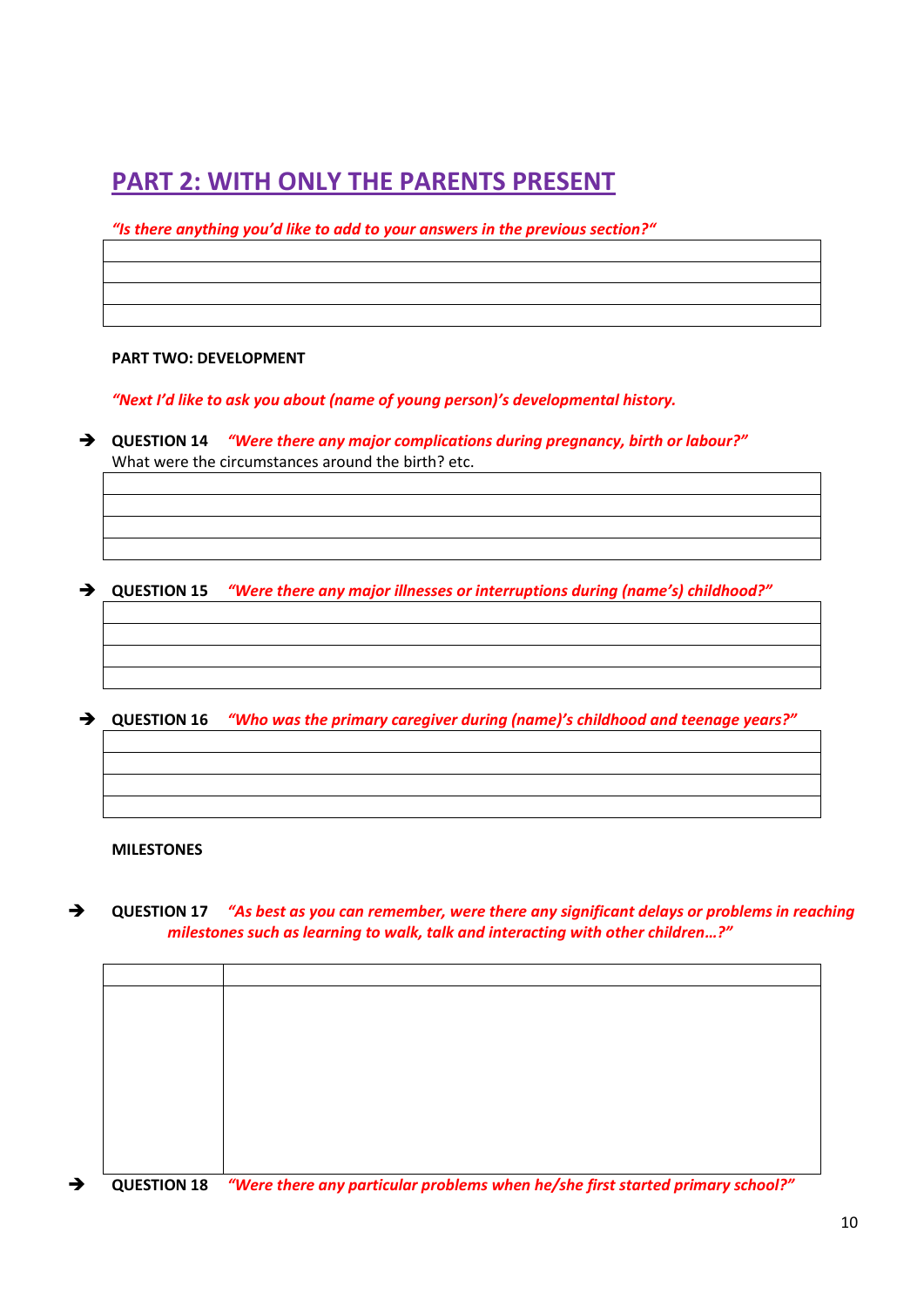Note: the aim of this question is to obtain information about whether there were any issues making friends, fitting in, obeying teachers, separating from primary caregiver. If don't get this kind of response, use prompts such as:

*"did anything unusual happen during this period?" "were there any problems at school with peers or teachers?" "what was the first day of school like when you had to leave?"*

#### **Parent report:**

- □ Very difficult, took a long time or never properly adjusted
- □ Difficult, took more than a month to settle in
- $\Box$  a bit uncertain but adjusted after a few weeks to a month
- □ not too difficult, adjusted quite quickly
- □ very easy, enjoyed it

#### Comments:

#### **QUESTION 19** *"What was the transition from primary school to high school like for (name)?"* **Parent report:**

- - □ Very difficult, took a long time or never properly adjusted
	- □ Difficult, took more than a month to settle in
	- □ a bit uncertain but adjusted after a few weeks to a month
	- □ not too difficult, adjusted quite quickly
	- □ very easy, enjoyed it

#### Comments:

#### **QUESTION 20**

*"What sort of grades does (name) currently get?"*  **Or** *"How well does (name) currently perform at work?"*

- □ Very poor (failing most things/receiving warnings at work)
- $\Box$  Poor (performing below average, failing some subjects or been told to lift game at work)
- $\Box$  Average (passing everything / getting jobs done to minimal required standard at work)
- $\Box$  Good (getting some occasional good grades / some occasional good performances at work)
- □ Very good (often get good grades or perform to a high standard at work)
- □ Excellent (top of class/ receive frequent praise or awards at work)

#### Comments (optional):

**QUESTION 21** *"Has this always been the case?"*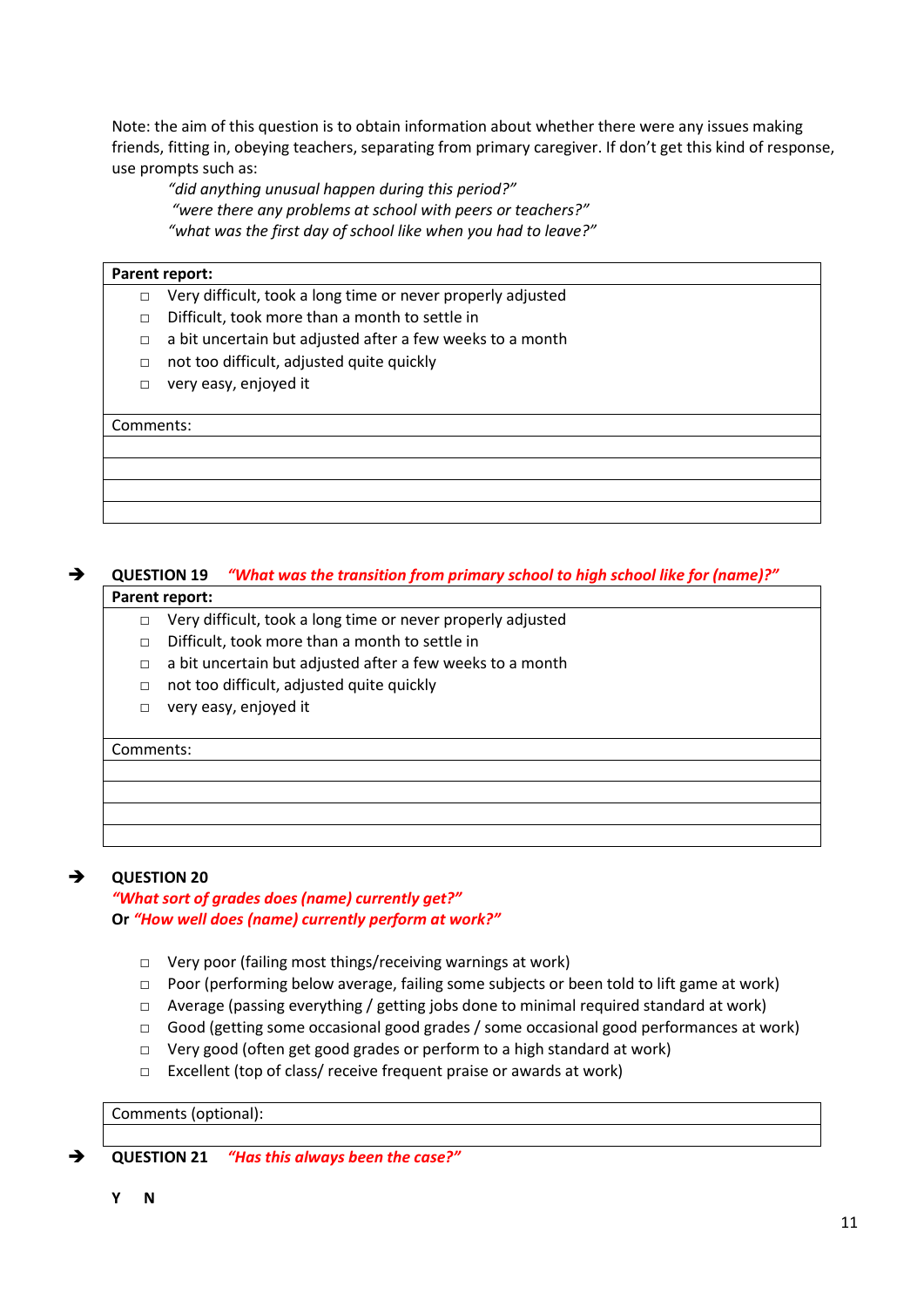**If no,** *"what has changed and why?"*

 **QUESTION 22** *"Are there any particular areas where (getting good grades /or/ doing well at work) seems to be easier for (name)?"*

Note looking to get info on Strengths. If don't get this, could ask

*"Do you think name has any areas where she/he is particularly talented?"* 

*"Did name ever do better than others his/her age in anything such as maths or sports?"*

| $\mathbf{v}$ | N | Comments: |
|--------------|---|-----------|
|              |   |           |
|              |   |           |
|              |   |           |

#### **QUESTION 23** *"Were there any problems with any of the following at any time during childhood or adolescence for (name):"*

**If yes to any,** ask them to describe: *"What was/is the problem and how does it occur?" "When did it start happening?" "When did it stop or is it still happening?" "How often did/does it happen?" "How severe was/is it?"*

Also record if there are different perspectives of the problem for different family members Note: May need to prompt with explanations of behaviours if necessary.

| <b>PROBLEM</b>                               | DESCRIPTION: Including frequency, severity, duration, differing<br>perspectives of family members |
|----------------------------------------------|---------------------------------------------------------------------------------------------------|
| "Eating?"                                    |                                                                                                   |
| N<br>Υ                                       |                                                                                                   |
| "Bedwetting?"                                |                                                                                                   |
| Υ<br>N                                       |                                                                                                   |
| "Impulsive and/or<br>disruptive behaviours?" |                                                                                                   |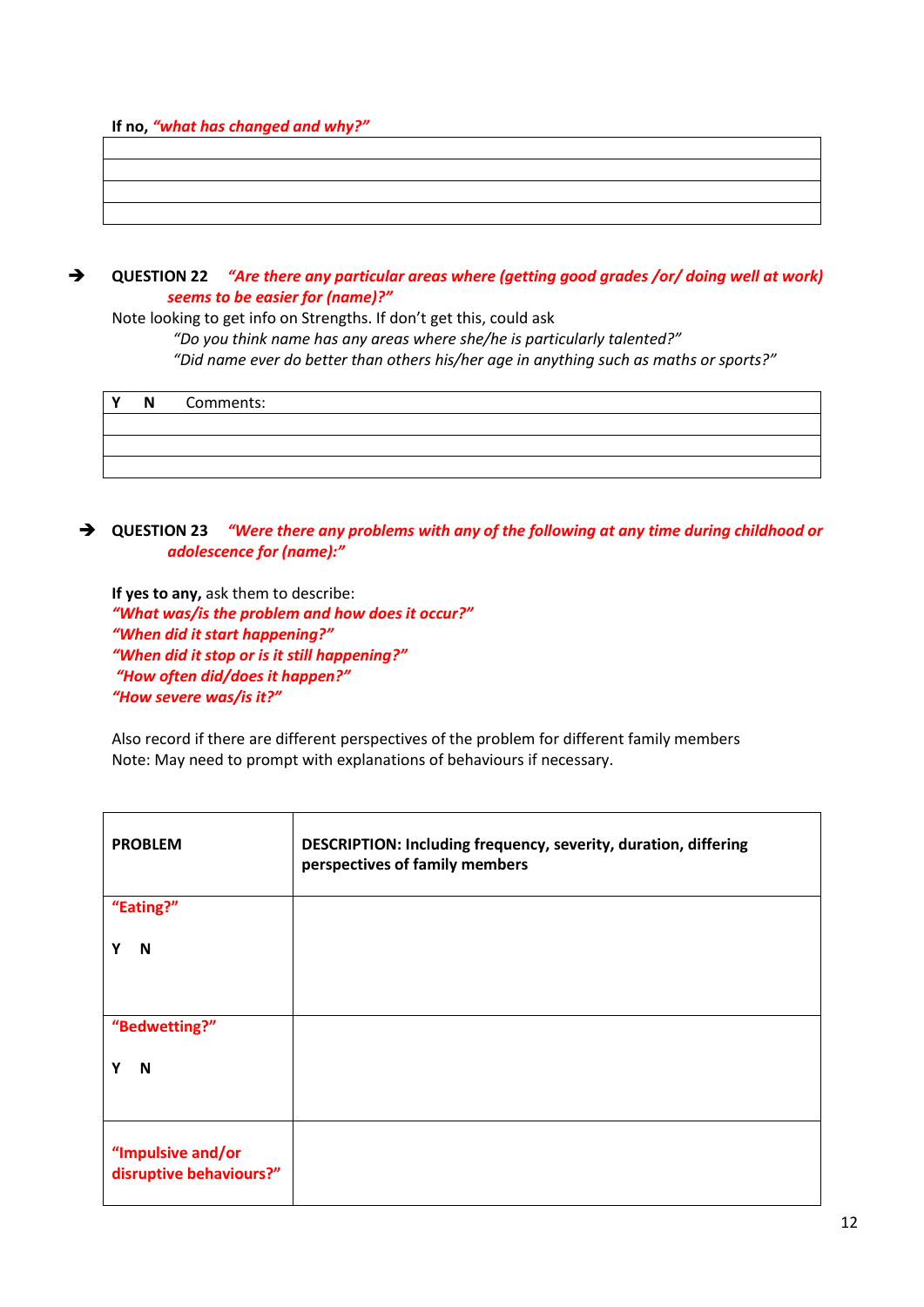| <b>PROBLEM</b>                   | DESCRIPTION: Including frequency, severity, duration, differing<br>perspectives of family members |  |  |
|----------------------------------|---------------------------------------------------------------------------------------------------|--|--|
| Y<br>N                           |                                                                                                   |  |  |
| "Making friends?"                |                                                                                                   |  |  |
| $\overline{N}$<br>Y              |                                                                                                   |  |  |
| "Aggression?"                    |                                                                                                   |  |  |
| Y N                              |                                                                                                   |  |  |
| "Bullying?"                      |                                                                                                   |  |  |
| $\overline{\mathsf{N}}$<br>Y     |                                                                                                   |  |  |
| "Any other similar<br>problems?" |                                                                                                   |  |  |
| Y<br>$\blacksquare$              |                                                                                                   |  |  |

 **QUESTION 24** *"Has (name) ever been diagnosed with autism, Aspergers syndrome, learning difficulties, other developmental disorders, or an intellectual disability?"*

**If yes, describe:**  *"What was it and what were the symptoms?" "When diagnosed and by whom?" "How severe was/is it?" "How was it managed / treated at the time?" "Has (name) ever been re-assessed by another clinician?"* **If yes,** *"what was the outcome?"*

*"(Are the symptoms / Is the problem) still present in your opinion?"* **Y N PART 3: WITH ONLY THE YOUNG PERSON PRESENT**

**"In this next part of the interview, I want to ask you a bit about your past, and also about what is going on for you at the moment and how you are dealing with it. You don't have to answer a question if you**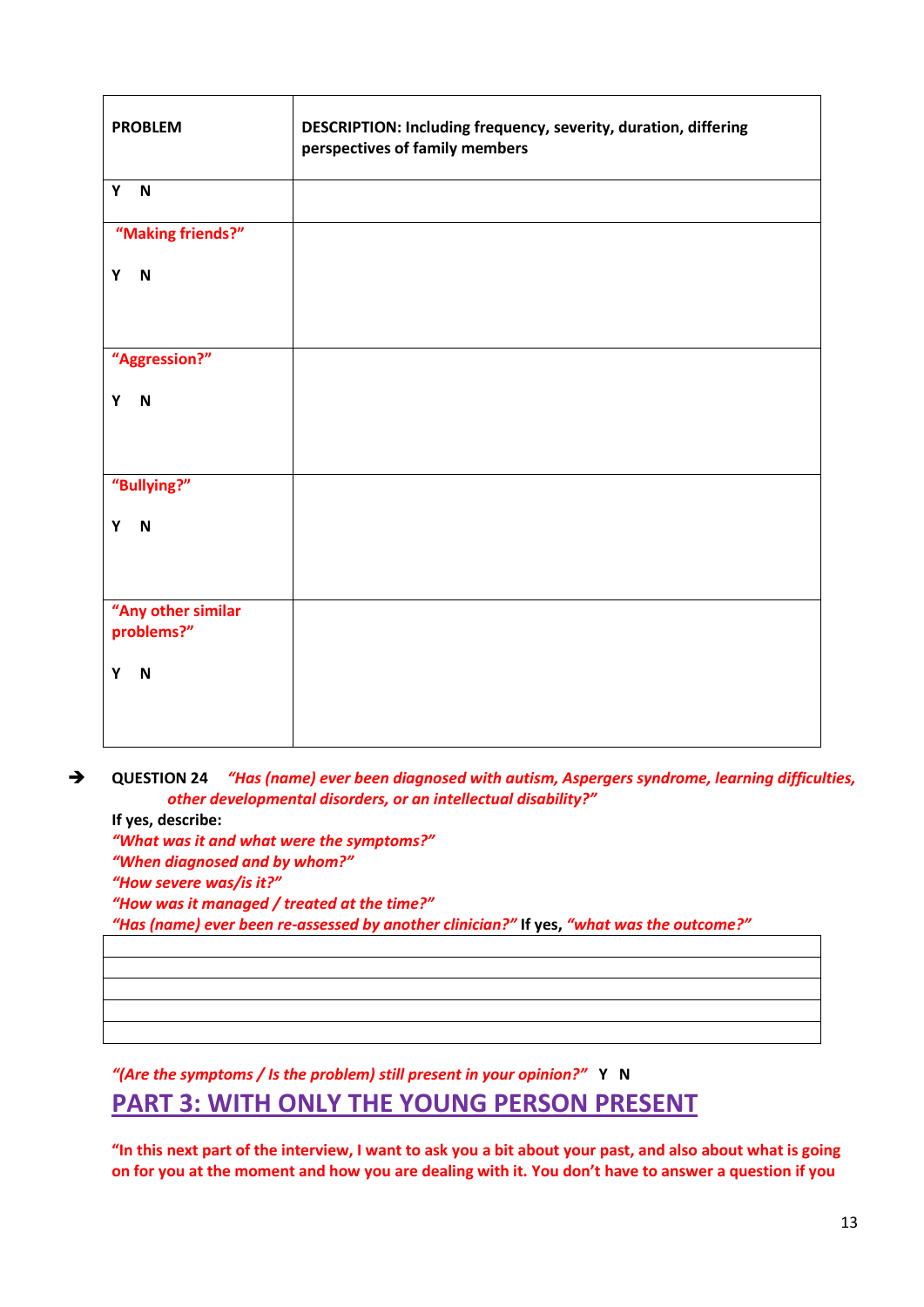**don't want to, just say 'pass' if you feel like you don't want to tell me something. Feel free to tell me as much as you like.**

**I will ask you at the end of this part of the interview if there's anything you don't want me to share with your parents. If there's something you don't want them to know, I won't tell them, UNLESS something you tell me suggests you or someone else might be in danger. In that case, I might need to share it with your parents or other people to keep you or others safe, but I won't do that without talking to you about it first. Understand?"**

**"First off, is there anything you want to add to your answers in the previous part of this interview?"**

#### **QUESTION 25** *"Do you remember what the transition from primary school to high school like for you?"* **Youth report:**

- □ Very difficult, took a long time or never properly adjusted
- □ Difficult, took more than a month to settle in
- $\Box$  a bit uncertain but adjusted after a few weeks to a month
- □ not too difficult, adjusted quite quickly
- □ very easy, enjoyed it

OPTIONAL Comments:

#### **QUESTION 26** *"do you like school / work at the moment?"*

**Y N Why or why not =** 

#### **QUESTION 27** *"Has this always been the case?"*

#### **Y N**

#### **If no,** *"What has changed and why?"*

#### **QUESTION 28**

*"What sort of grades do you currently get?"*  **Or** *"How well do you currently perform at work?"*

□ Very poor (failing most things/receiving warnings at work)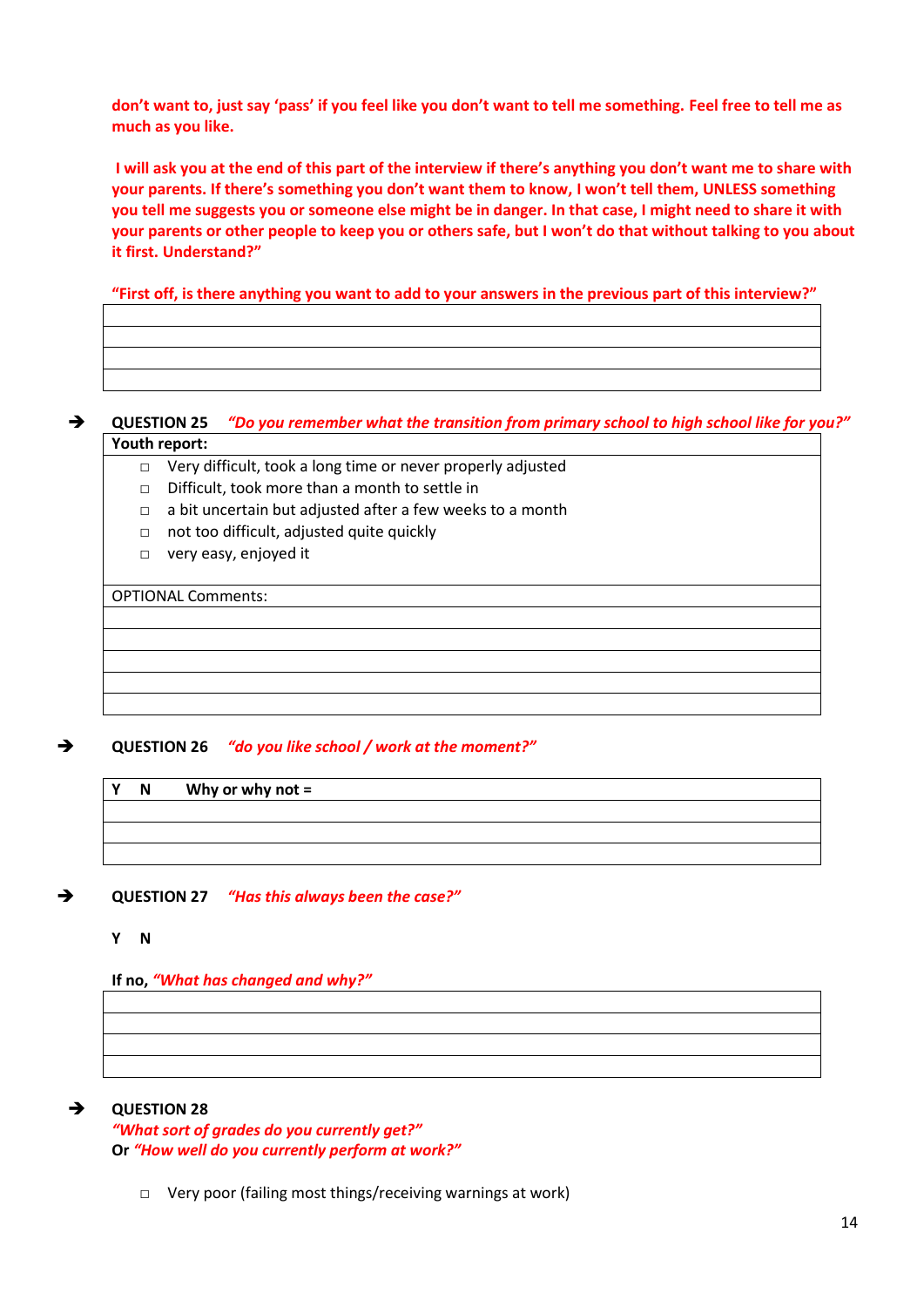- □ Poor (performing below average, failing some subjects or been told to lift game at work)
- $\Box$  Average (passing everything / getting jobs done to minimal required standard at work)
- □ Good (getting some occasional good grades / some occasional good performances at work)
- □ Very good (often get good grades or perform to a high standard at work)
- □ Excellent (top of class/ receive frequent praise or awards at work)

# Comments (optional):

#### **QUESTION 29** *"Has this always been the case?"*

**Y N**

#### **If no,** *"what has changed and why?"*

#### **QUESTION 30** *"Currently, do you have some people in your life who you consider to be supportive?" For example, friends, colleagues, a boyfriend/girlfriend?*

Note: Attempting to illicit information about social supports vs social isolation. Could use the following prompts if not getting this information:

Prompt: *"Do you consider yourself to be a person with lots of friends and acquaintances, or more of a solitary person?"*

Prompt: *"Do you have people in your life who look out for you and who are there for you when you need them?"*

| <u> 1988 - Ann an Dùbhlachd ann an Dùbhlachd ann an Dùbhlachd ann an Dùbhlachd ann an Dùbhlachd ann an Dùbhlachd a</u> |  |  |
|------------------------------------------------------------------------------------------------------------------------|--|--|
|                                                                                                                        |  |  |
|                                                                                                                        |  |  |
|                                                                                                                        |  |  |
| <u> La componente de la componenta de la componenta de la componenta de la componenta de la componenta de la compo</u> |  |  |
|                                                                                                                        |  |  |
|                                                                                                                        |  |  |
|                                                                                                                        |  |  |

 **QUESTION 31** *"Do you think your closest friendships are helpful or unhelpful in overcoming the problem you are here about today?"*

**Helpful Unhelpful Unsure**

 **QUESTION 32** *Why? In what ways are your friendships helpful / unhelpful in overcoming your problem?"*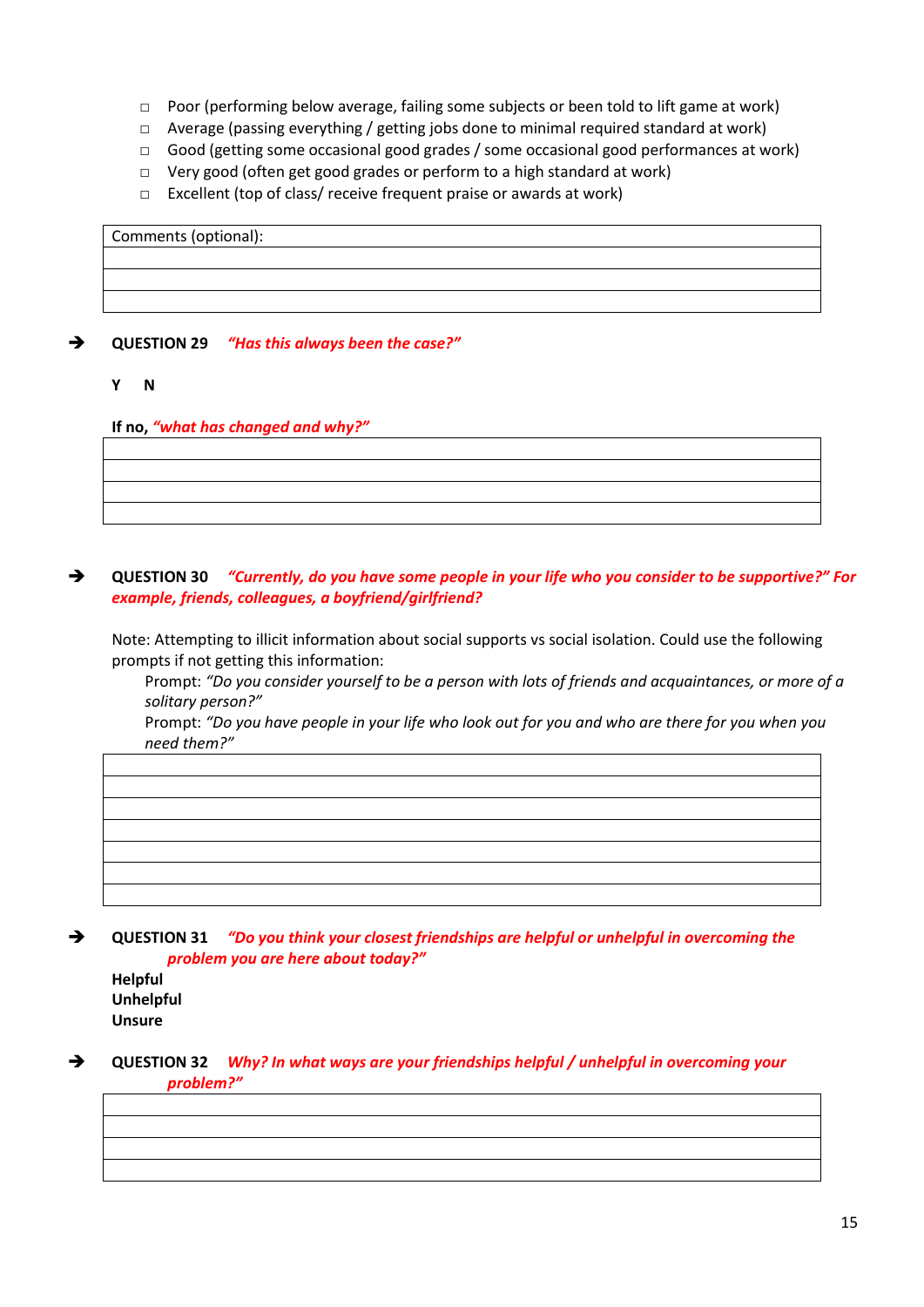#### **QUESTION 33** *"Do you belong to any clubs/groups in the community (e.g. church groups, sporting clubs)"*

| $\rightarrow$ | QUESTION 34 "Do you have any other special interests or hobbies?" "What do you mostly do in your |
|---------------|--------------------------------------------------------------------------------------------------|

*free time?"*

**Based on the previous questions, clinician to rate the identified youth's social supports =** 

- □ **very poor, isolated or destructive**
- □ **poor**
- □ **reasonable**
- □ **good**
- □ **very good & protective**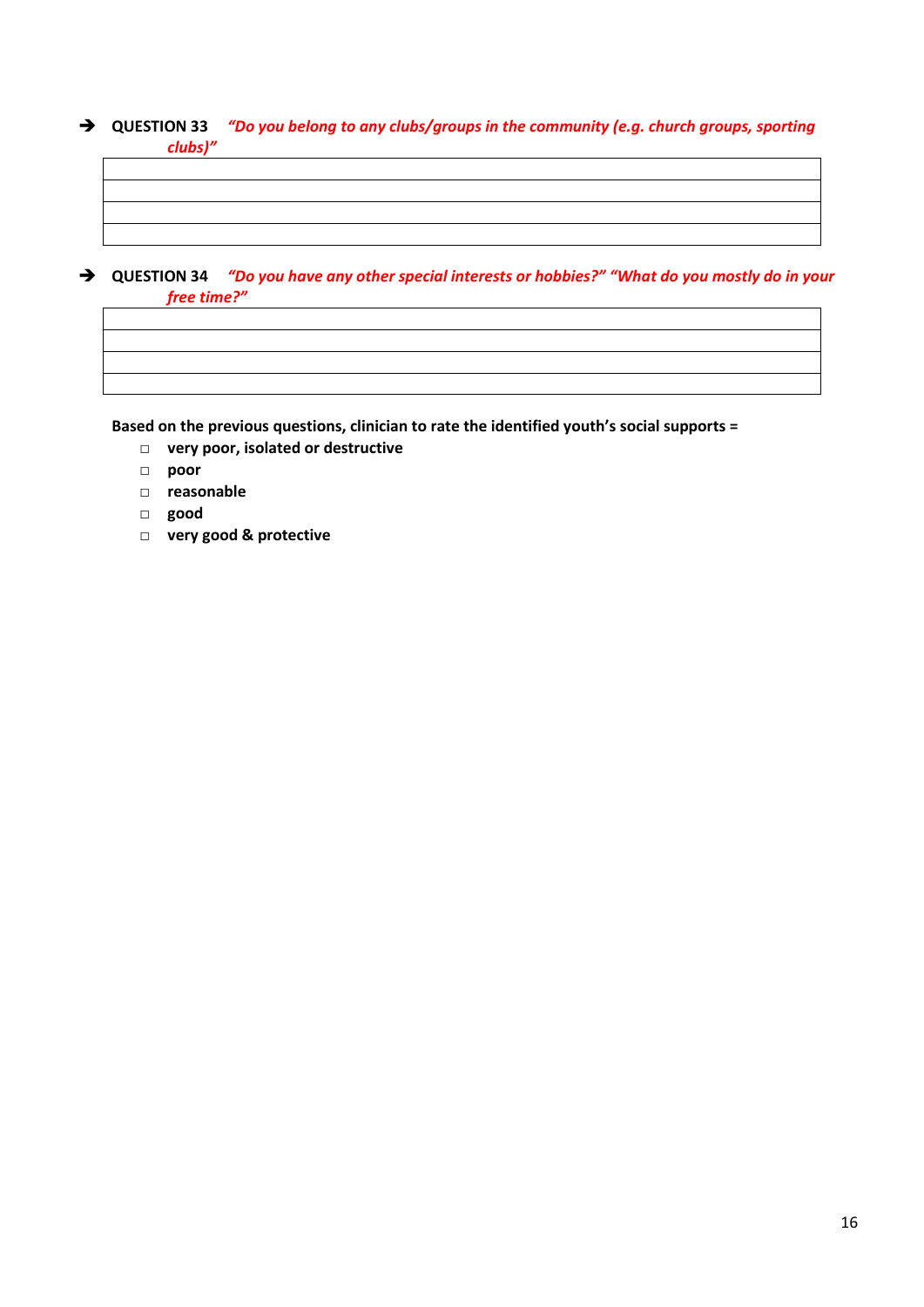#### **MOOD, ANXIETY and DRUG AND ALCOHOL**

**To the young person:** *"There's a few questions coming up next about your mood, anxiety, mental health and drug or alcohol use."*

#### **Question 35 (Depression)**

*"Has there been a period of at least two weeks when you were feeling depressed or down most of the day nearly everyday in the last month?"* 

- **Y N**
- **IF NO:** *"What about losing pleasure in things you usually enjoyed?"*
- **Y N**

**If no to both of these questions,** skip to **Question 36** (Generalised Anxiety Disorder)

#### *"Lately, have you also experienced…"*

| Weight loss or gain (when not dieting)?<br><b>Changes in appetite?</b><br>Do people have to encourage you to eat? | Y<br>$\mathsf{N}$ | Details:       |
|-------------------------------------------------------------------------------------------------------------------|-------------------|----------------|
| Sleeping difficulties? E.g. waking during the night,<br>waking too early, or not being able to fall asleep?       | Y<br>$\mathsf{N}$ | Details:       |
| Noticeably slowed movement or agitation?                                                                          | Y<br>$\mathsf{N}$ | Details:       |
| <b>Tiredness or loss of energy?</b>                                                                               | Y<br>$\mathsf{N}$ | Details:       |
| <b>Feeling worthless?</b>                                                                                         | Y<br>$\mathsf{N}$ | Details:       |
| Feeling Guilty? e.g. about letting people down, past<br>mistakes                                                  | Y<br>N            | <b>Details</b> |
| <b>Difficulty concentrating?</b>                                                                                  | Y<br>$\mathsf{N}$ | Details:       |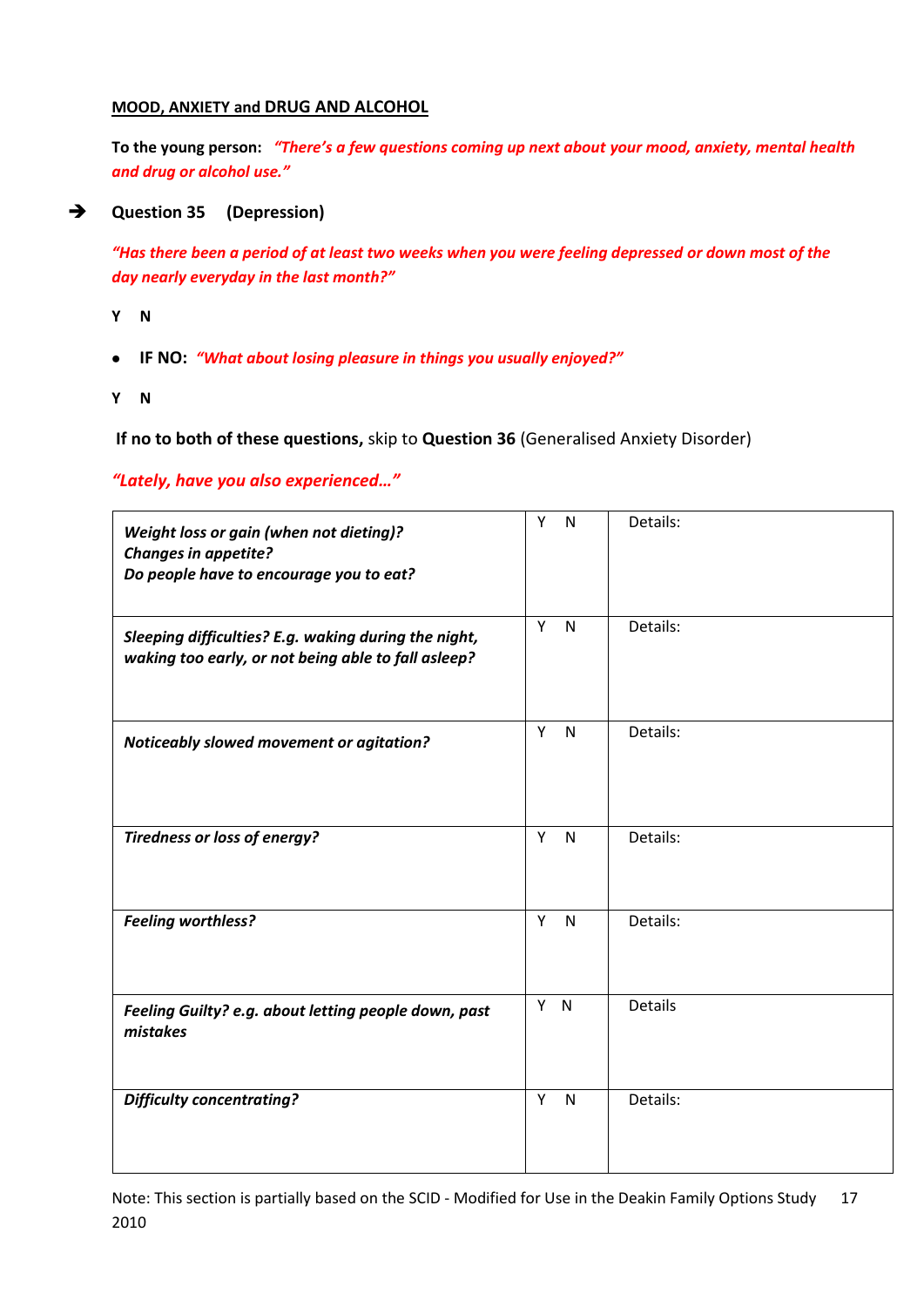| loss of libido (reduced sex drive).                                                                                                                                                                                     | Υ | <sub>N</sub> | Details        |
|-------------------------------------------------------------------------------------------------------------------------------------------------------------------------------------------------------------------------|---|--------------|----------------|
|                                                                                                                                                                                                                         |   |              |                |
| changes in menstruation (females only)?                                                                                                                                                                                 | Υ | N            | <b>Details</b> |
| Any of these: Dry mouth, flatulence, indigestion,<br>diarrhoea, constipation, cramps, belching, racing heart,<br>headaches, over breathing, dizziness, frequent<br>urination, sweating, blurred vision, or ringing ears | Y | N            | <b>Details</b> |
| Or any of these: heavy limbs back or head, backache,<br>muscle ache, or joint ache                                                                                                                                      | Υ | N            | <b>Details</b> |
| Do you feel worse at any particular time of the day?                                                                                                                                                                    | Υ | N            | <b>Details</b> |

*"How much does this affect your day to day life (tick one)?"*

- □ Not at all
- □ Not much, only a little bit, still doing most of the things you used to do
- □ Moderately, stopped doing some of the things you used to do
- □ Quite a lot stopped doing many of the things you used to
- □ Extremely completely interferes with ability to function (e.g. cant go to work/school)

#### *"How distressing is this for you (tick one)?"*

- □ Not at all distressing
- □ Only very slightly distressing but can cope easily
- □ Moderately distressing, think about frequently but can still cope ok
- □ Very distressing, worried about it most of the time
- □ Extremely distressing, think about it constantly, severely debilitating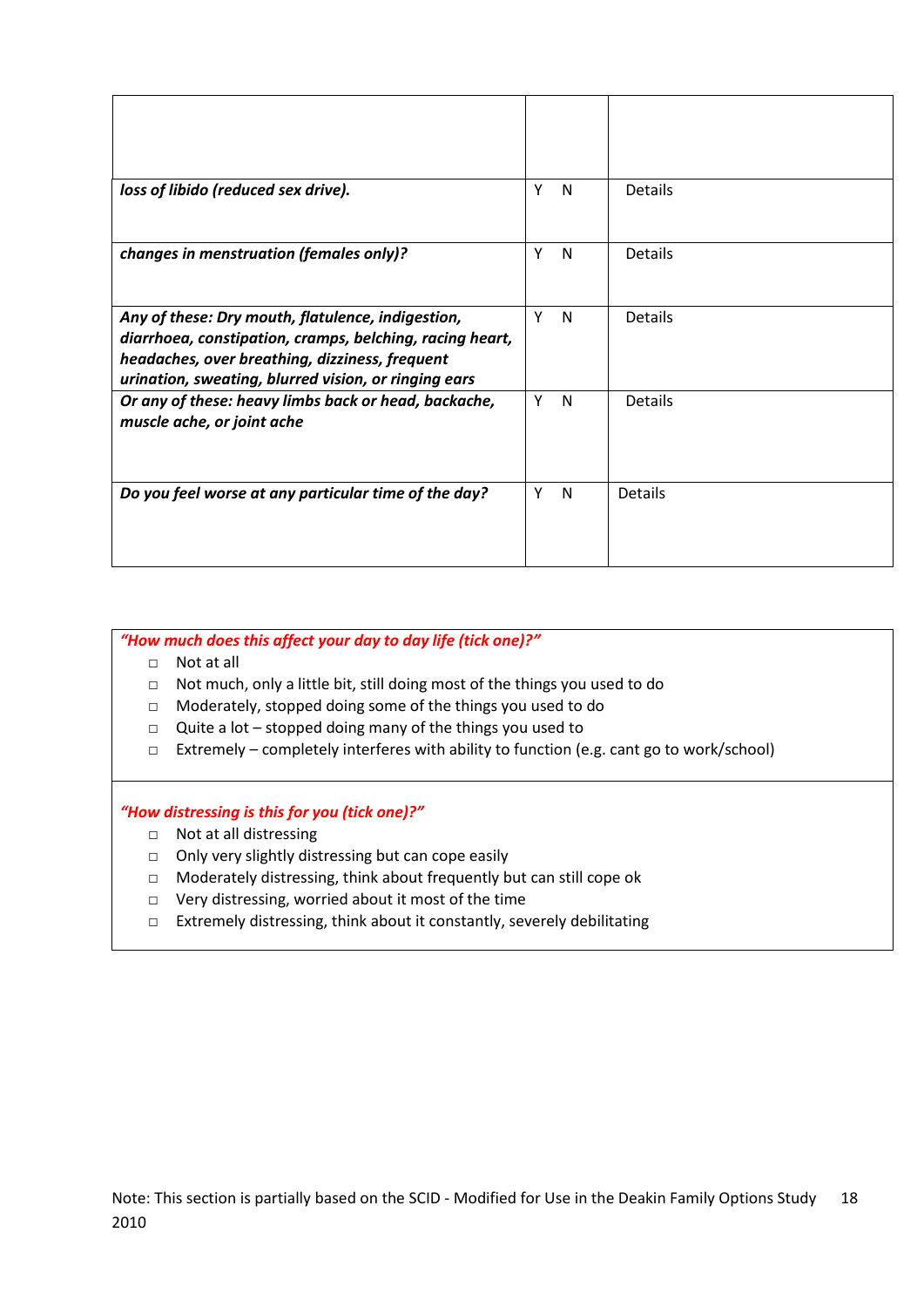#### **Question 36 – (Generalised Anxiety Disorder)**

"In the last six months have you felt particularly nervous or anxious?"

- **If NO**, skip to **Question 37** (Panic Attacks / Panic Disorder)
- **If YES,** ask:

#### *"For SIX MONTHS or more on more days than not, have you…"*

| felt very worried?                                                                |   |
|-----------------------------------------------------------------------------------|---|
| found it hard to stop worrying?                                                   |   |
| found that your anxiety made it difficult for you to do everyday activities (e.g. | N |
| work/study, seeing friends and family)?                                           |   |

- If the youth answered **No to any or all** of these questions, **move to Question 37**
- If the youth answered '**YES**' **to ALL** of these questions, ask if they have also experienced THREE or more of the following:

#### *"For SIX MONTHS or more on more days than not, have you also…"*

| felt restless or on edge?                                                           | N |
|-------------------------------------------------------------------------------------|---|
| felt easily tired?                                                                  | N |
| had difficulty concentrating?                                                       | N |
| felt irritable?                                                                     | N |
| had muscle pain (e.g. sore jaw or back)?                                            | N |
| had trouble sleeping (e.g. difficulty falling or staying asleep or restless sleep)? | N |

#### *"How much does this affect your day to day life (tick one)?"*

- □ Not at all
- □ Not much, only a little bit, still doing most of the things you used to do
- □ Moderately, stopped doing some of the things you used to do
- $\Box$  Quite a lot stopped doing many of the things you used to
- $\Box$  Extremely completely interferes with ability to function (e.g. cant go to work/school)

#### *"How distressing is this for you (tick one)?"*

- □ Not at all distressing
- □ Only very slightly distressing but can cope easily
- □ Moderately distressing, think about frequently but can still cope ok
- □ Very distressing, worried about it most of the time
- □ Extremely distressing, think about it constantly, severely debilitating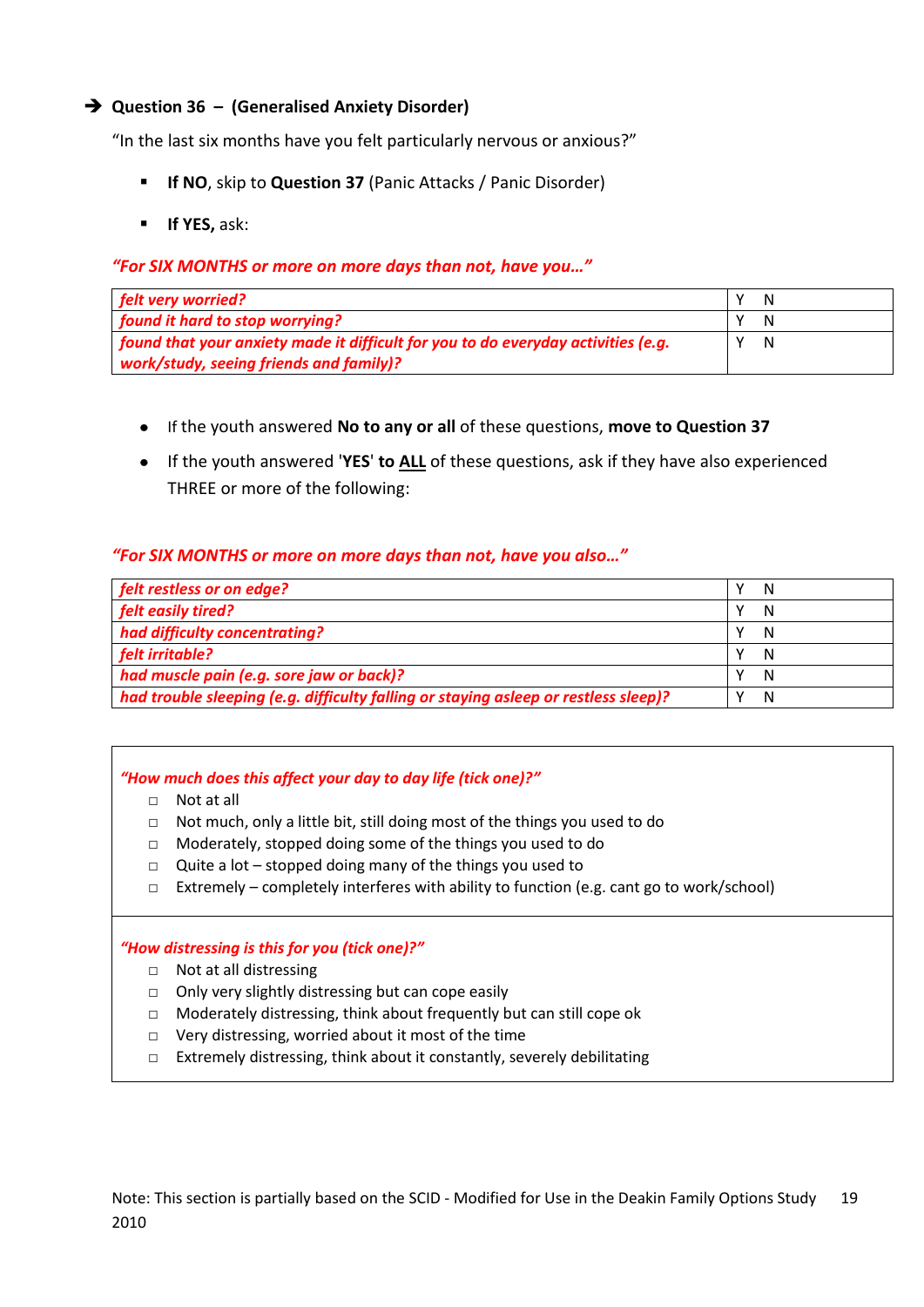#### **Question 37 (Panic Attacks/ Panic Disorder)**

#### *"Have you ever had a panic attack when you suddenly felt frightened or anxious or suddenly developed a lot of physical symptoms?"*

- If **NO**, move to **Question 38 (PTSD)**
- If **YES or UNSURE**, administer the following:

#### *"Within a 10 MINUTE PERIOD have you felt the following symptoms:"*

| sweaty                                                                            | Y<br>N            |
|-----------------------------------------------------------------------------------|-------------------|
| shaky                                                                             | Y<br>N            |
| increased heart rate                                                              | Y<br>N            |
| short of breath                                                                   | Y<br>N            |
| choked                                                                            | Y<br>N            |
| nauseous or pain in the stomach                                                   | Y<br>N            |
| dizzy, lightheaded or faint                                                       | Υ<br>N            |
| numb or tingly                                                                    | Y<br>N            |
| derealisation (feelings of unreality) or depersonalization (feeling detached from |                   |
| yourself or your surroundings)                                                    | Y<br>N            |
| hot or cold flushes                                                               | Y<br>$\mathsf{N}$ |
| scared of going crazy                                                             | Υ<br>N            |
| scared of dying?                                                                  | Υ<br>N            |

- If **NO to ALL or most** of these questions move to **Question 38(PTSD)**
- If the youth answered **'YES' to FOUR OR MORE** of these questions, ask

#### *"Have you also felt scared, for ONE MONTH OR MORE, of experiencing these feelings again?"*

**Y N**

*"How much does this affect your day to day life (tick one)?"*

- □ Not at all
- □ Not much, only a little bit, still doing most of the things you used to do
- □ Moderately, stopped doing some of the things you used to do
- □ Quite a lot stopped doing many of the things you used to
- $\Box$  Extremely completely interferes with ability to function (e.g. cant go to work/school)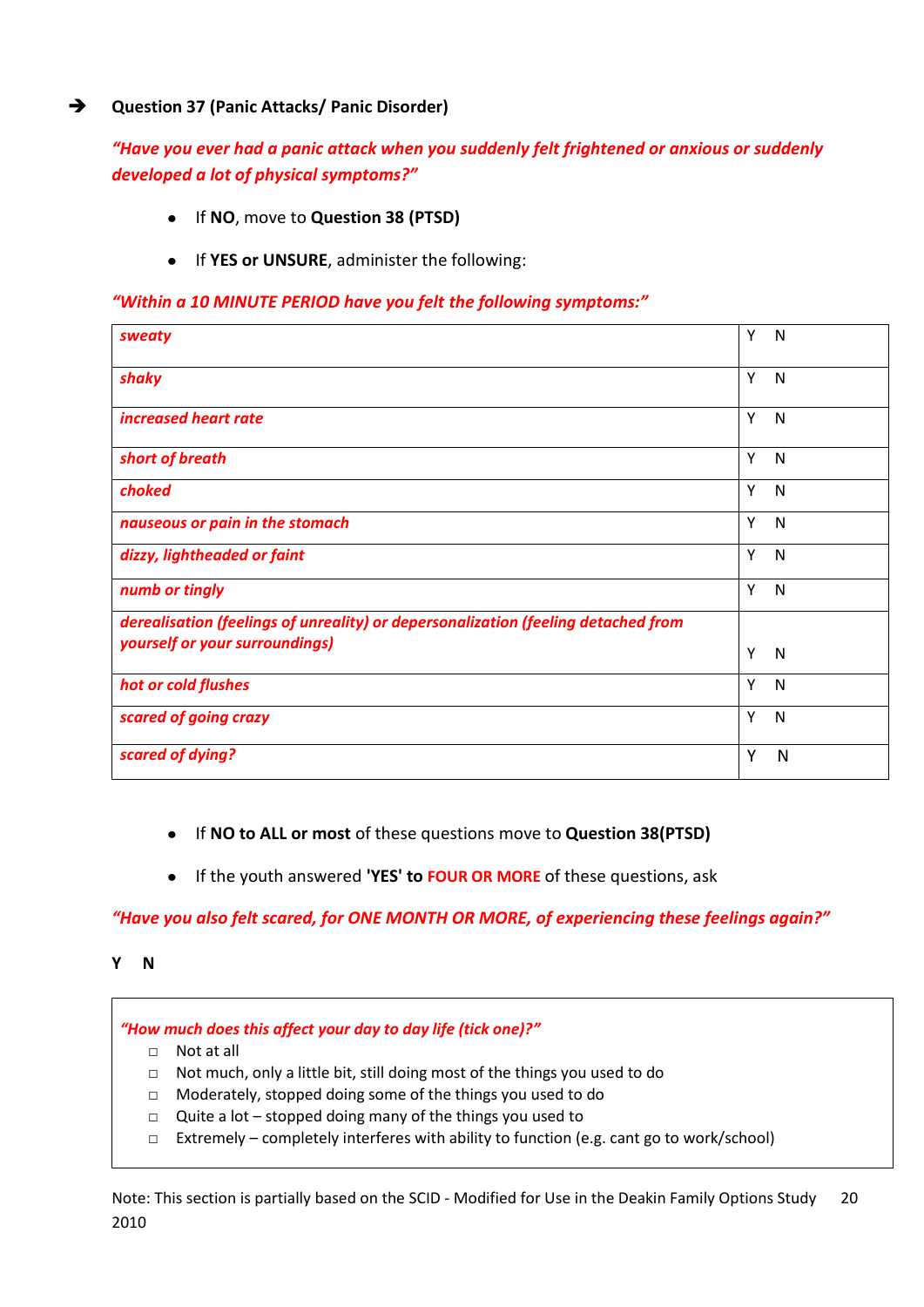#### *"How distressing is this for you (tick one)?"*

- □ Not at all distressing
- □ Only very slightly distressing but can cope easily
- □ Moderately distressing, think about frequently but can still cope ok
- □ Very distressing, worried about it most of the time
- □ Extremely distressing, think about it constantly, severely debilitating

#### **Question 38 ( Post Traumatic Stress Disorder)**

*"Sometimes things happen to people that are very upsetting, things like being in a life threatening situation like a major disaster, very serious accident or fire, being physically assaulted or raped, seeing another person killed or dead or badly hurt, or hearing that something horrible has happened to someone you are close to. At any time during your lie have any of these sorts of things happened to you?"*

**If NO**, move to **Question 39** (OCD)

**If YES**, ask *"Have you…"*

| Experienced or seen something that involved death, injury, torture or abuse and felt<br>very scared or helpless                   | N   |
|-----------------------------------------------------------------------------------------------------------------------------------|-----|
| had upsetting memories or dreams of the event for at least ONE month                                                              | -N  |
| found it hard to go about your daily life (e.g. made it difficult for you to work/study or<br>get along with family and friends)? | - N |

- If **NO** to these questions move to **Question 39** (OCD)
- If the youth answered **'YES' to ALL** of these questions, has the youth also experienced at least THREE of the following.

#### *"Have you also …"*

| Avoided activities that remind you of the event                           |   |
|---------------------------------------------------------------------------|---|
| Had trouble remembering parts of the event                                |   |
| Felt less interested in doing things you used to enjoy                    |   |
| Had trouble feeling intensely positive emotions (e.g. love or excitement) | N |
| Thought less about the future (e.g. about career or family goals)?        | N |

Note: This section is partially based on the SCID - Modified for Use in the Deakin Family Options Study 2010 21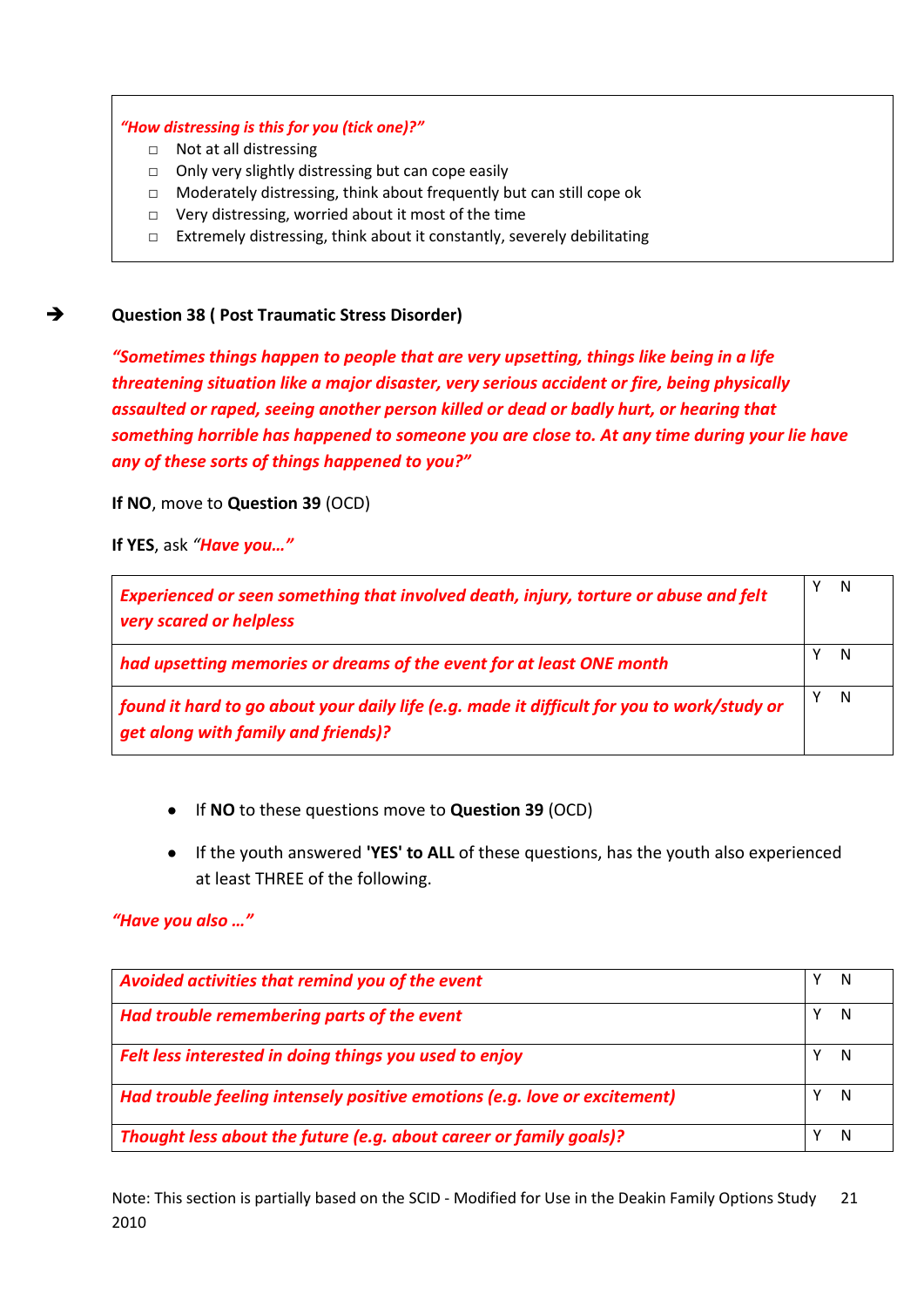AND has the youth experienced at least TWO of the following:

| had difficulties sleeping (e.g. had bad dreams, or found it hard to fall or stay asleep) | N |
|------------------------------------------------------------------------------------------|---|
| felt easily angry or irritated                                                           | N |
| had trouble concentrating                                                                | N |
| felt on guard                                                                            | N |
| been easily startled?                                                                    | N |

*"How much does this affect your day to day life" (tick one)?*

- □ Not at all
- □ Not much, only a little bit, still doing most of the things you used to do
- □ Moderately, stopped doing some of the things you used to do
- $\Box$  Quite a lot stopped doing many of the things you used to
- $\Box$  Extremely completely interferes with ability to function (e.g. cant go to work/school)

#### *"How distressing is this for you" (tick one)?*

- □ Not at all distressing
- $\Box$  Only very slightly distressing but can cope easily
- □ Moderately distressing, think about frequently but can still cope ok
- $\Box$  Very distressing, worried about it most of the time
- □ Extremely distressing, think about it constantly, severely debilitating

#### **Question 39 (Obsessive Compulsive Disorder)**

*"Have you ever been bothered by thoughts that didn't make any sense and kept coming back to you even when you tried not to have them… thoughts like hurting somebody, or being contaminated by germs?"*

#### **Y N**

*"Was there ever anything that you had to do over and over again and couldn't resist doing, like washing your hands again and again, counting up to a certain number or checking something several times to make sure you'd done it right?"*

**Y N**

**If no to both,** go to next **Question 40** (Phobias)

**If yes** to either, ask: *"Have you…"*

*had repetitive thoughts or concerns that are not simply about real life problems (e.g. thoughts that you or people close to you will be harmed)*  Y N

Note: This section is partially based on the SCID - Modified for Use in the Deakin Family Options Study 2010 22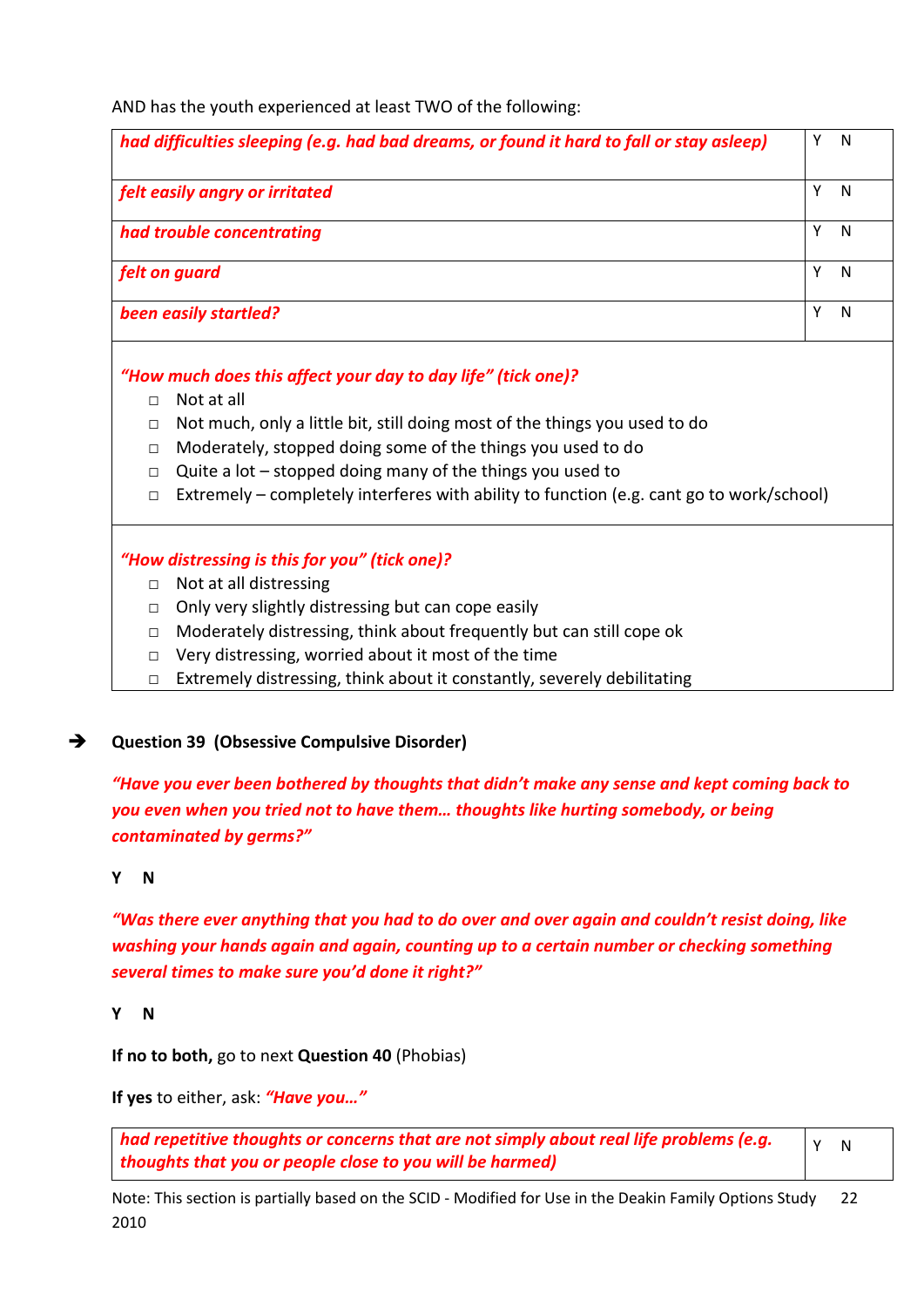| time e.g.:<br>off                                                                                                                                                              | Done the same activity repeatedly and in a very ordered, precise and similar way each<br>constantly washing your hands or clothes, showering or brushing your teeth<br>constantly cleaning, tidying or rearranging in a particular way things at home, at work<br>or in the car<br>constantly checking that doors and windows are locked and/or appliances are turned | Y N |   |  |
|--------------------------------------------------------------------------------------------------------------------------------------------------------------------------------|-----------------------------------------------------------------------------------------------------------------------------------------------------------------------------------------------------------------------------------------------------------------------------------------------------------------------------------------------------------------------|-----|---|--|
| them                                                                                                                                                                           | felt relieved in the short term by doing these things, but soon felt the need to repeat                                                                                                                                                                                                                                                                               | Y   | N |  |
|                                                                                                                                                                                | recognised that these feelings, thoughts and behaviours were unreasonable                                                                                                                                                                                                                                                                                             | Y   | N |  |
| found that these thoughts or behaviours take up more than 1 hour a day and/or<br>interfered with your normal routine (e.g. working, studying or seeing friends and<br>family)? |                                                                                                                                                                                                                                                                                                                                                                       |     |   |  |
|                                                                                                                                                                                | "How much does this affect your day to day life" (tick one)?                                                                                                                                                                                                                                                                                                          |     |   |  |
| $\Box$                                                                                                                                                                         | Not at all                                                                                                                                                                                                                                                                                                                                                            |     |   |  |
| $\Box$                                                                                                                                                                         | Not much, only a little bit, still doing most of the things you used to do                                                                                                                                                                                                                                                                                            |     |   |  |
| $\Box$                                                                                                                                                                         | Moderately, stopped doing some of the things you used to do                                                                                                                                                                                                                                                                                                           |     |   |  |
| $\Box$                                                                                                                                                                         | Quite a lot $-$ stopped doing many of the things you used to                                                                                                                                                                                                                                                                                                          |     |   |  |
| $\Box$                                                                                                                                                                         | Extremely – completely interferes with ability to function (e.g. cant go to work)                                                                                                                                                                                                                                                                                     |     |   |  |
|                                                                                                                                                                                | "How distressing is this for you" (tick one)?                                                                                                                                                                                                                                                                                                                         |     |   |  |
| $\Box$                                                                                                                                                                         | Not at all distressing                                                                                                                                                                                                                                                                                                                                                |     |   |  |
| $\Box$                                                                                                                                                                         | Only very slightly distressing but can cope easily                                                                                                                                                                                                                                                                                                                    |     |   |  |
| $\Box$                                                                                                                                                                         | Moderately distressing, think about frequently but can still cope ok                                                                                                                                                                                                                                                                                                  |     |   |  |
| $\Box$                                                                                                                                                                         | Very distressing, worried about it most of the time                                                                                                                                                                                                                                                                                                                   |     |   |  |
| $\Box$                                                                                                                                                                         | Extremely distressing, think about it constantly, severely debilitating                                                                                                                                                                                                                                                                                               |     |   |  |

#### **Question 40 (Phobias)**

*"Is there anything that you have been afraid to do or felt uncomfortable doing in front of other people, like speaking, eating or writing?"*

**Y N**

*"Are there any other things that you have been especially afraid of, like flying, seeing blood, getting an injection, closed places, or certain kinds of animals or insects?"*

**Y N**

- **If no to both of these questions, move to Question 41 (Alcohol)**
- **If yes to either, ask:**

Note: This section is partially based on the SCID - Modified for Use in the Deakin Family Options Study 2010 23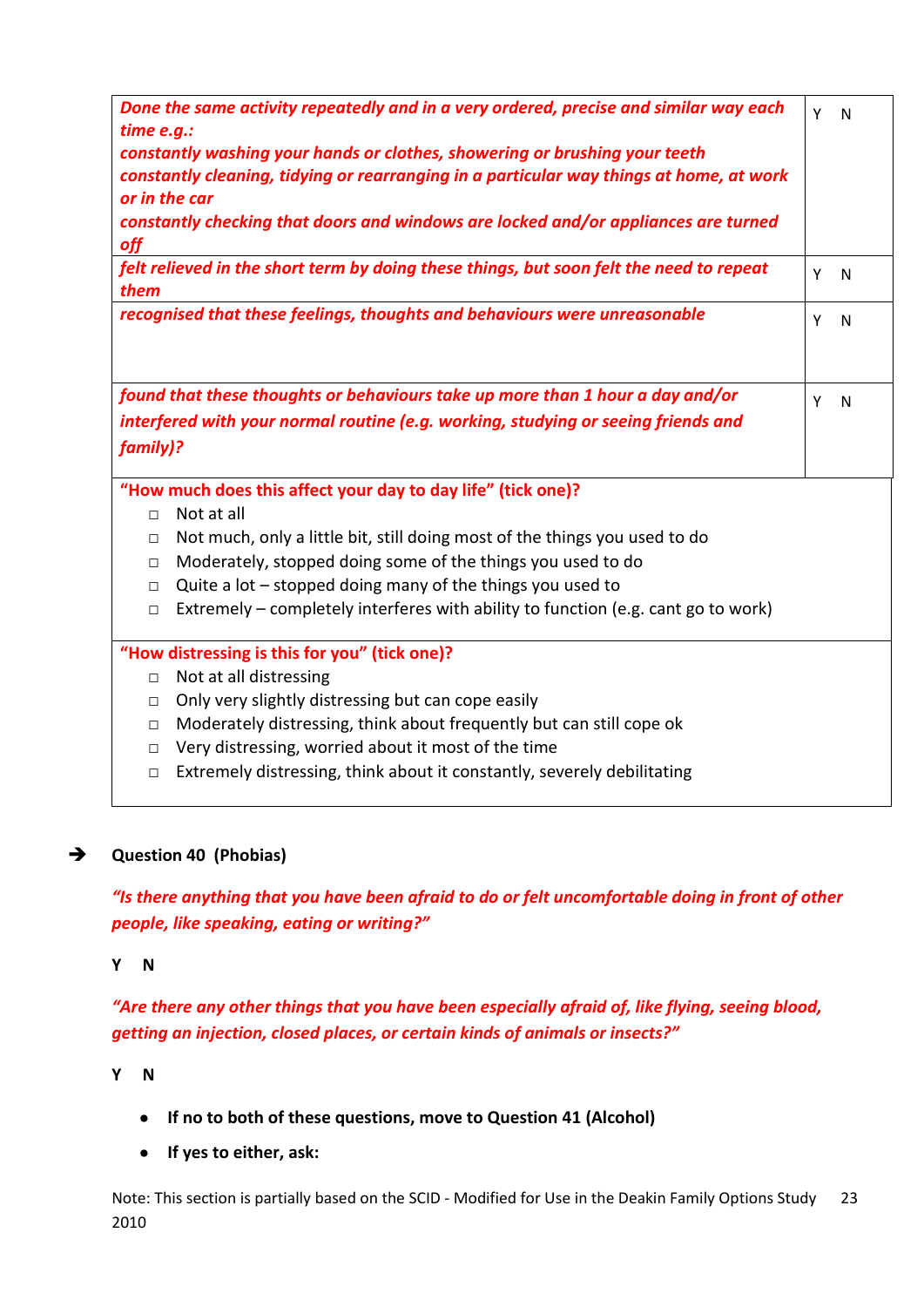| "Have you avoided a situation that might cause you to face the phobia $e.g.:$<br>needed to change work patterns, not attending social events, not getting health check-<br>ups?'' |                                                                                                                                                                     |   |   |  |
|-----------------------------------------------------------------------------------------------------------------------------------------------------------------------------------|---------------------------------------------------------------------------------------------------------------------------------------------------------------------|---|---|--|
|                                                                                                                                                                                   | "Have you ever found it hard to go about your daily life (e.g. working, studying or<br>seeing friends and family) because you are trying to avoid such situations?" | Υ | N |  |
|                                                                                                                                                                                   | "How much does the phobia affect your day to day life" (tick one)?                                                                                                  |   |   |  |
| $\Box$                                                                                                                                                                            | Not at all                                                                                                                                                          |   |   |  |
| $\Box$                                                                                                                                                                            | Not much, only a little bit, still doing most of the things you used to do                                                                                          |   |   |  |
| Moderately, stopped doing some of the things you used to do<br>$\Box$                                                                                                             |                                                                                                                                                                     |   |   |  |
| $\Box$                                                                                                                                                                            | Quite a lot $-$ stopped doing many of the things you used to                                                                                                        |   |   |  |
| $\Box$                                                                                                                                                                            | Extremely – completely interferes with ability to function (e.g. cant go to work)                                                                                   |   |   |  |
|                                                                                                                                                                                   | "How distressing is this for you" (tick one)?                                                                                                                       |   |   |  |
| $\Box$                                                                                                                                                                            | Not at all distressing                                                                                                                                              |   |   |  |
| $\Box$                                                                                                                                                                            | Only very slightly distressing but can cope easily                                                                                                                  |   |   |  |
| $\Box$                                                                                                                                                                            | Moderately distressing, think about it when the thing/situation is not present                                                                                      |   |   |  |
| $\Box$                                                                                                                                                                            | Very distressing, worried about it most of the time                                                                                                                 |   |   |  |
| П                                                                                                                                                                                 | Extremely distressing, think about it constantly, severely debilitating                                                                                             |   |   |  |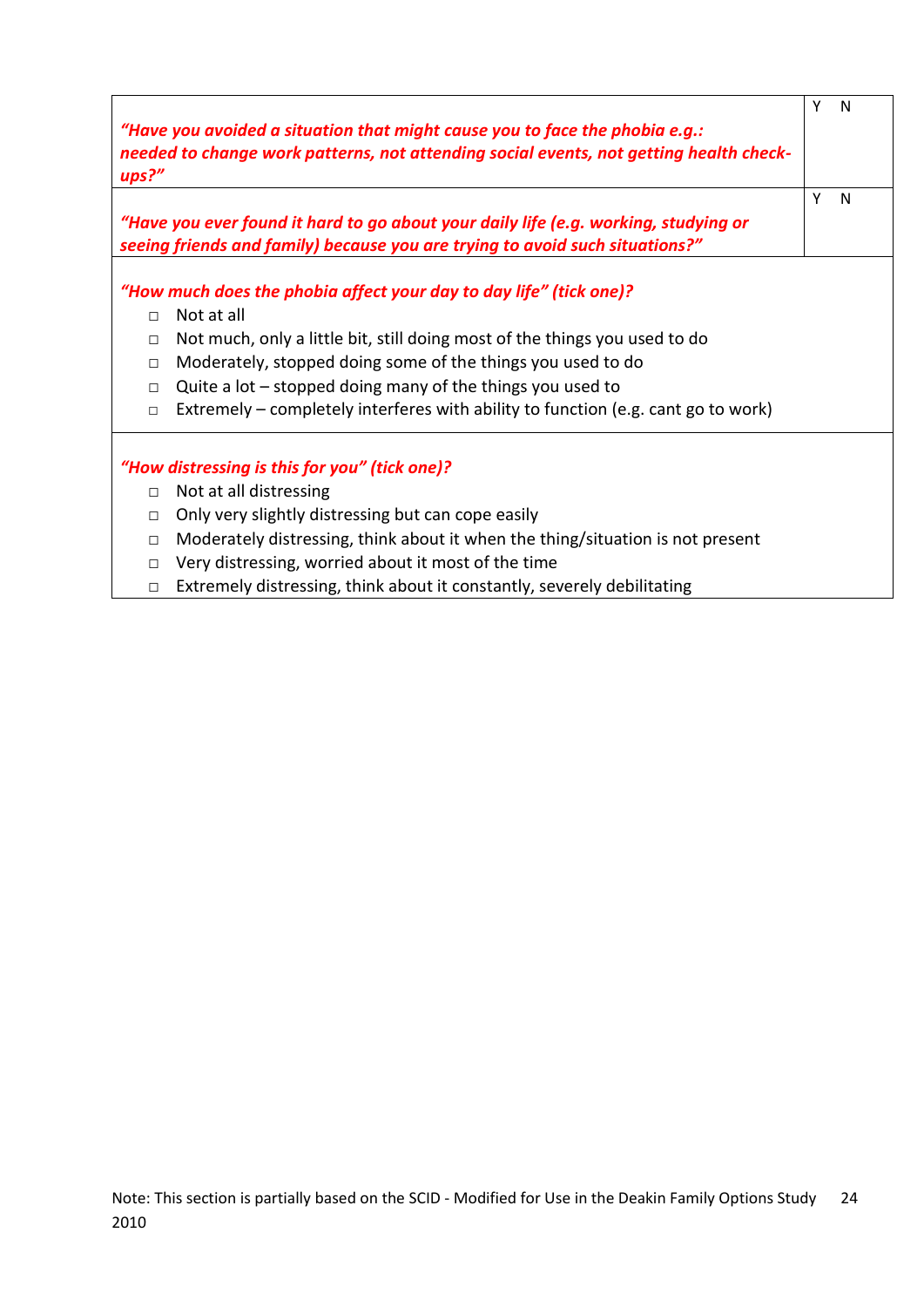#### **DRUG AND ALCOHOL**

#### **QUESTION 41** *"Do YOU use any drugs or alcohol?"*

Examples:

Beer, wine, spirits, cannabis or marijuana, amphetamines, speed, ecstasy, ice, uppers, inhalants, hallucinogens, heroin, ketamine, cocaine, acid, excess use of over the counter medications including painkillers, excess use of prescription medications or use of prescription medications that weren't prescribed for you, etc

**If yes,** specify what, amount, frequency of use, perception of drug use (e.g. ok, under control, want to quit etc)

| <b>WHAT</b><br>(drug) | AMOUNT (e.g. in<br>standard drinks, grams or<br>points,<br>joints/cones/bongs,<br>tabs/pills,<br>sniffs/cans/bags) | <b>HOW OFTEN</b><br>(e.g. smokes 3<br>times a day) | <b>SUBJECTIVE</b><br>PERCEPTION OF DRUG<br><b>USE</b><br>(e.g. ok, under control,<br>want to quit etc) | ANY OTHER<br><b>RELEVANT INFO</b> |
|-----------------------|--------------------------------------------------------------------------------------------------------------------|----------------------------------------------------|--------------------------------------------------------------------------------------------------------|-----------------------------------|
|                       |                                                                                                                    |                                                    |                                                                                                        |                                   |
|                       |                                                                                                                    |                                                    |                                                                                                        |                                   |

#### **Question 42 (Alcohol)**

*"Has there ever been any time in your life when you had five or more drinks (beer, wine or liquor) on one occasion?"*

- **Y N**
	- **If no,** move to **Question 43 (Drugs)**
	- **If yes**, Administer the following

**If yes***, "Over the past year, has alcohol use resulted in any problems for you?"* (please tick):

- □ poor work or school performance,
- □ legal problems,
- $\Box$  arguments within the family about when or how much alcohol is consumed,
- $\Box$  drinking that has put (name) in physically hazardous situations e.g. when driving
- □ drinking to avoid or reduce negative moods such as anxiety or depression?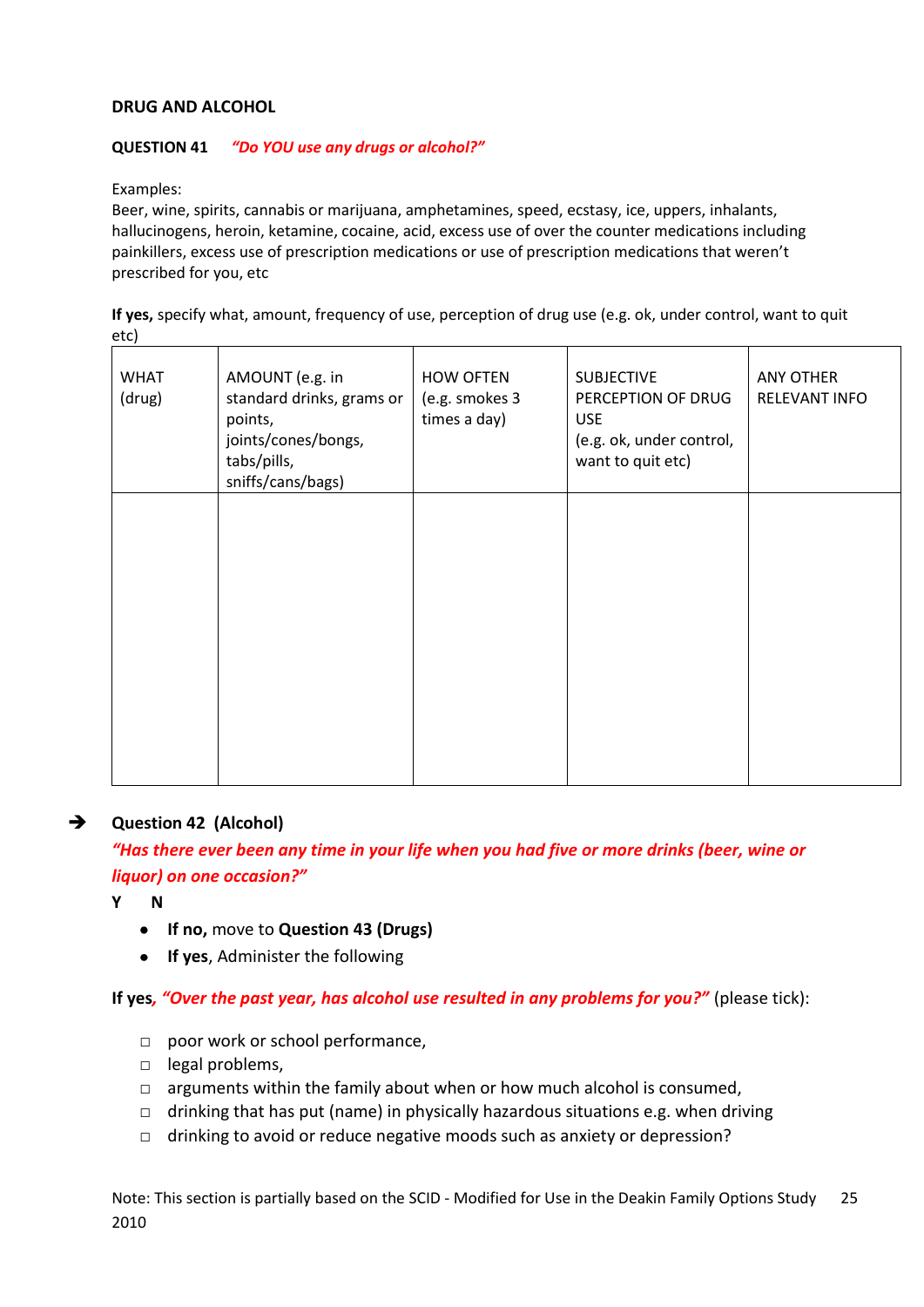*"How much does alcohol use affect your day to day life" (tick one)?*

- □ Not at all
- □ Not much, only a little bit, has caused a few problems but nothing too serious
- $\Box$  Moderately, stopping you from achieving some of the things you would like to
- $\Box$  Quite a lot has stopped you from doing many of the things you want to, has caused lots of problems (e.g. often have sick days for hangovers, often do things you regret)
- $\Box$  Extremely completely interferes with ability to function on a day-to-day basis (e.g. can't work/study)

#### *"How distressing is this for you" (tick one)?*

- □ Not at all distressing
- $\Box$  Only very slightly distressing but can cope easily
- □ Moderately distressing
- □ Very distressing
- □ Extremely distressing

#### **Question 43 (Drugs)**

#### *"Over the past year, has drug use resulted in any problems for you":*

- □ poor work or school performance,
- □ legal problems,
- $\Box$  arguments within the family about drug use,
- $\Box$  drug use that has put (name) in physically hazardous situations e.g. when driving
- □ drug use to avoid or reduce negative moods such as anxiety or depression?

#### *"How much does drug use affect your day to day life"* **(tick one)?**

- $\neg$  Not at all
- □ Not much, only a little bit, has caused a few problems but nothing too serious
- $\Box$  Moderately, stopping you from achieving some of the things you would like to
- $\Box$  Quite a lot has stopped you from doing many of the things you want to, has caused lots of problems (e.g. often have sick days after using drugs, often do things you regret)
- □ Extremely completely interferes with ability to function on a day-to-day basis (e.g. can't work/study)

#### *"How distressing is this for you"* (tick one)?

- □ Not at all distressing
- $\Box$  Only very slightly distressing but can cope easily
- □ Moderately distressing
- □ Very distressing
- □ Extremely distressing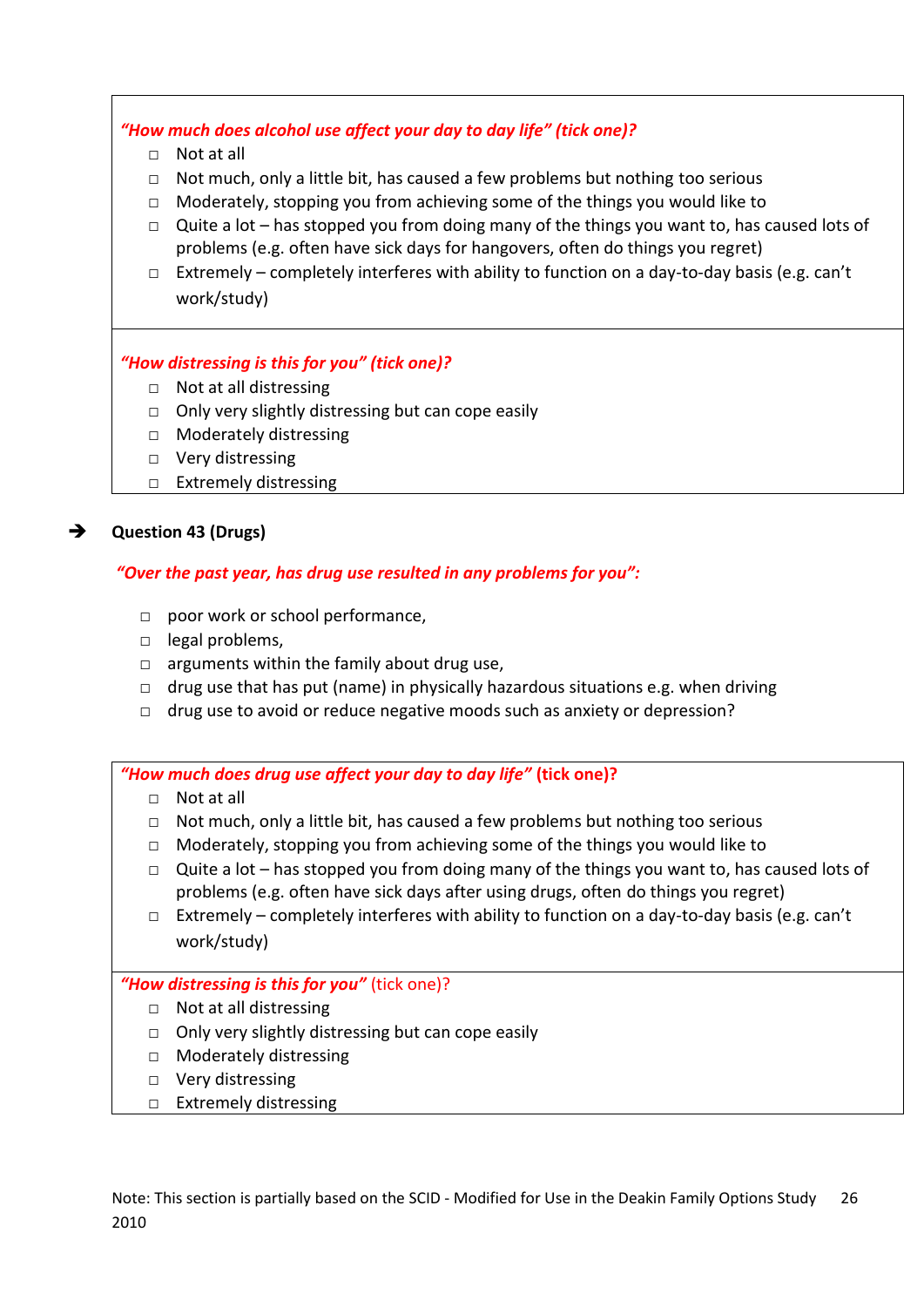#### **QUESTION 44 PSYCHOTIC FEATURES**

*"Now I just have some questions about other symptoms you might have noticed at some stage. Has there ever been a period of time when you had strange or unusual experiences such as…"*

| <b>SYMPTOM</b>                                                                                                                                                                                          | <b>Reported?</b> | <b>Time period</b><br>when it<br>occurred | <b>Details</b><br>e.g. Exactly what was it like?<br>Were you awake/ going to sleep/waking up/<br>asleep?<br>How often did/does it happen?<br><b>Still happening?</b><br>Only after using drugs or at other times as well?<br>What are your thoughts about it?<br>Any other info you can provide about it? |
|---------------------------------------------------------------------------------------------------------------------------------------------------------------------------------------------------------|------------------|-------------------------------------------|-----------------------------------------------------------------------------------------------------------------------------------------------------------------------------------------------------------------------------------------------------------------------------------------------------------|
| "Hearing or seeing things<br>that other people didn't<br>notice?"                                                                                                                                       | Y<br>$\mathbf N$ |                                           |                                                                                                                                                                                                                                                                                                           |
| "Hearing voices or<br>conversations when no one<br>was around?"                                                                                                                                         | Y<br>N           |                                           |                                                                                                                                                                                                                                                                                                           |
| "Seeing visions that no one<br>else saw?"                                                                                                                                                               | Y<br>$\mathbf N$ |                                           |                                                                                                                                                                                                                                                                                                           |
| "Had the feeling that<br>something odd was going<br>on around you, that people<br>were doing things to test<br>you or antagonize or hurt<br>you so that you felt you had<br>to be on guard constantly?" | Y<br>$\mathbf N$ |                                           |                                                                                                                                                                                                                                                                                                           |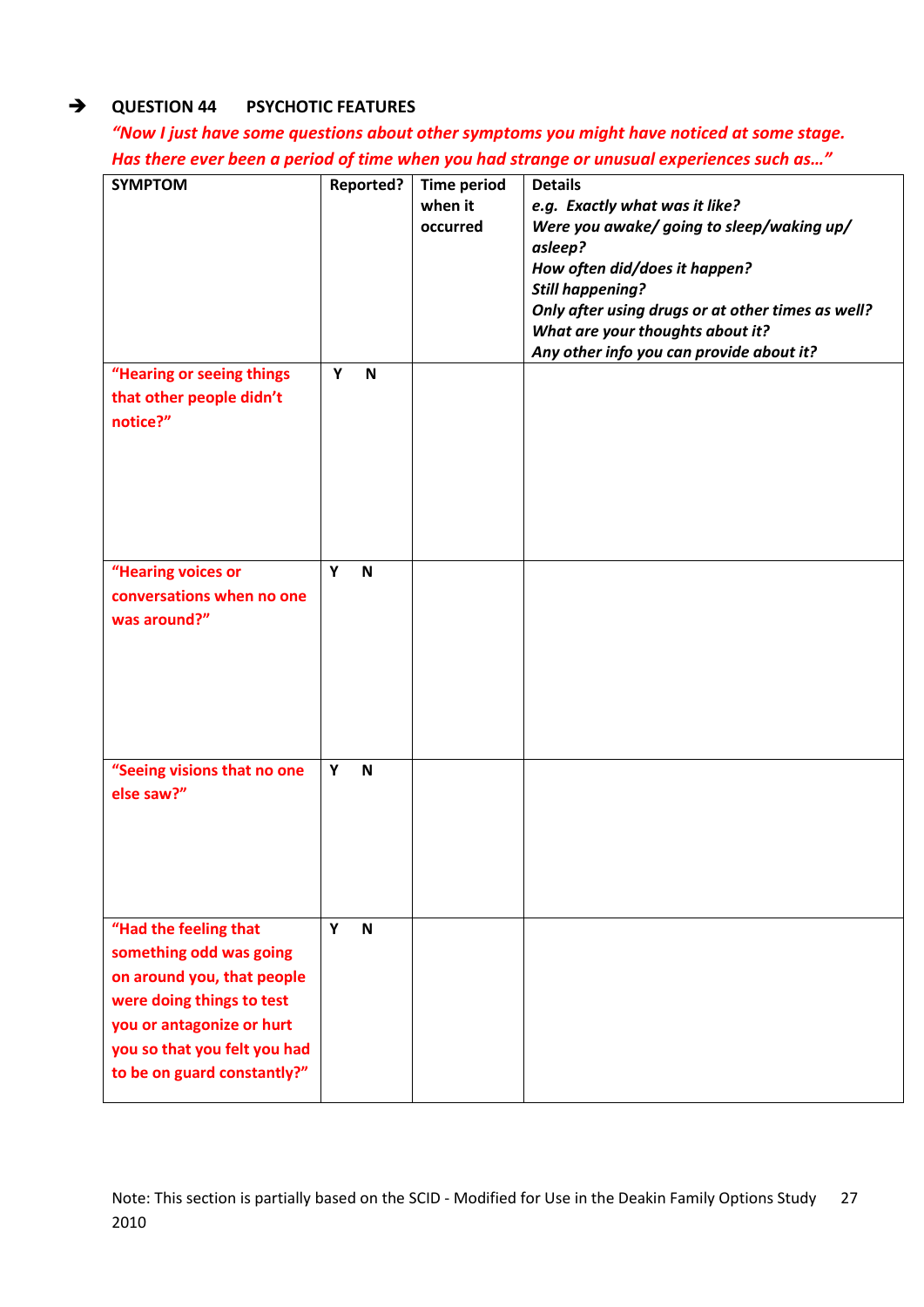#### **→** QUESTION 45 Risk assessment including Homocidality or Suicidality

*"Now I just need to ask a question to ensure your safety…Sometimes when people are having a very difficult time, they have thoughts of harming themselves or someone else. Have you ever felt like that?"*

**If yes, proceed with the risk assessment that is currently used where you are (at DSRC/BARWON). Ask questions such as** 

*"have you felt like that lately?"*

*"Do you have a plan for how you might go about it?"*

*"What has stopped you in the past from following through with these plans?"*

*"How likely do you think it is that you would go through with it now?"*

#### **If evidence of current suicidality or homocidality, follow up with referral to appropriate service (e.g. CATT if high risk/crisis). Follow standard clinic procedures here.**

| $Risk =$                        | high | moderate | low |
|---------------------------------|------|----------|-----|
| Follow up necessary?            |      | Y<br>N   |     |
| check with supervisor if unsure |      |          |     |
| If yes, what did you do?        |      |          |     |
|                                 |      |          |     |
|                                 |      |          |     |
|                                 |      |          |     |
|                                 |      |          |     |
|                                 |      |          |     |

*Refer page 14 and 15 of Shadey Manual to determine risk category*

*If low risk provide numbers for services and discuss with supervisor.*

*If moderate to high risk immediate intervention required. Find supervisor asap, keep client on premises if possible, consider CATT.*

*Thank you for answering all of those questions, I know some of them might have been hard to answer, but I really appreciate your honesty and openness. Is there anything you'd like to ask me or tell me that you haven't had a chance to yet?*

**Is there anything that you have just told me that you DO NOT want me to share with your parents?**

*Let's take a quick break and we'll get everyone back together to finish off today.*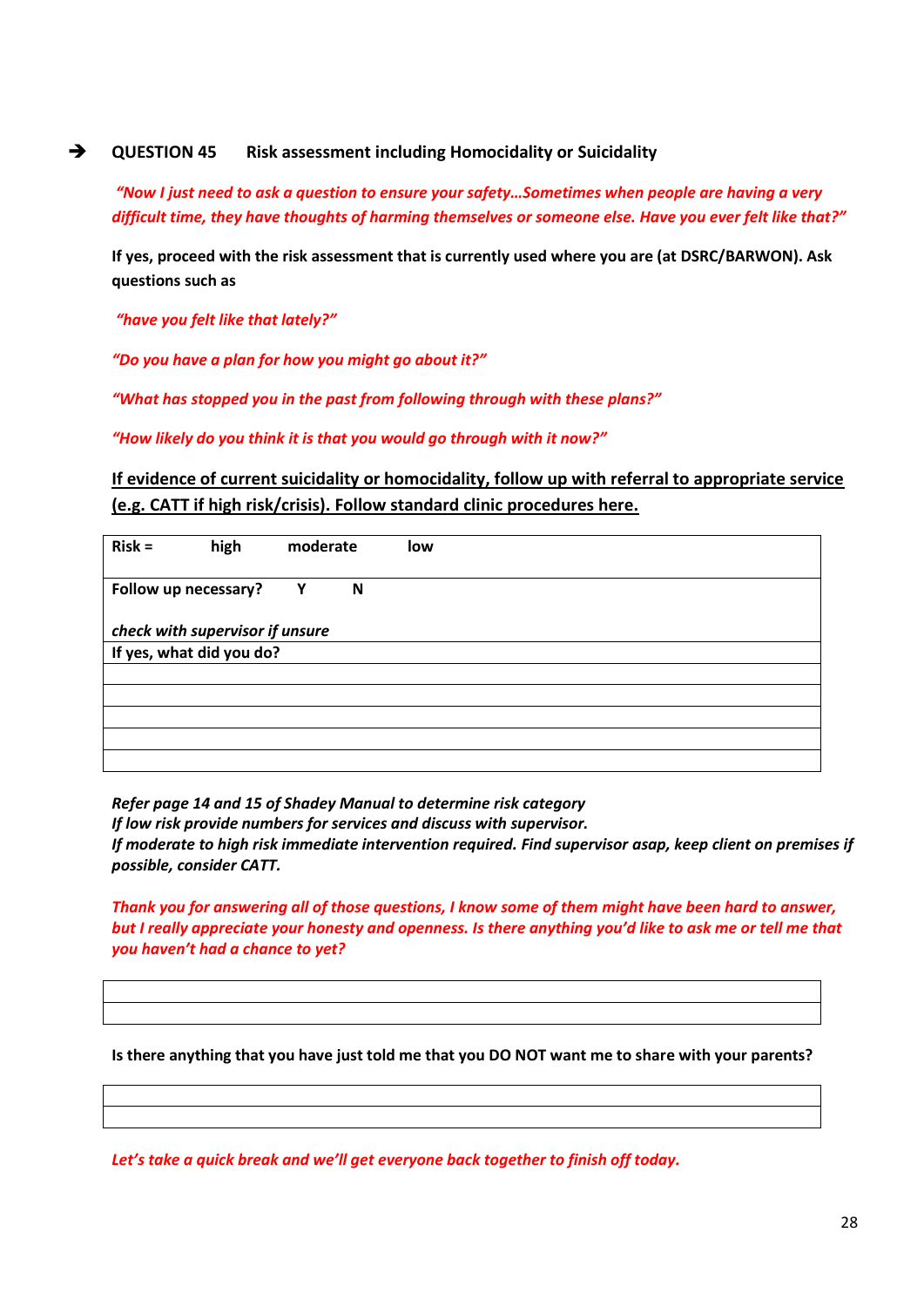## **PART 4: WITH THE WHOLE FAMILY PRESENT**

#### **QUESTION 46 Family Strengths**

*"To end on a positive note, and as an important part of our assessment, I would like to ask you all about what you think are your strengths as a family. Can you tell me what you think you do well together…?"*

*Prompts: what makes your family special? / thinking back to a time when things were going well for you, what were you doing as a family? / how does your family help or encourage each other? /are there times when things are better for your family than others? How do you look out for each other / care about each other / help each other?*

| Who's answer is this (above): |
|-------------------------------|
|                               |
|                               |
|                               |
|                               |
| Who's answer is this:         |
|                               |
|                               |
|                               |
| Who's answer is this:         |
|                               |
|                               |
|                               |
| Who's answer is this:         |
|                               |
|                               |
|                               |
| Who's answer is this:         |

*"Thank you for your time and honesty in answering the interview questions today. The interview has helped to rule out some possibilities like (intellectual disability/psychotic features/developmental delays/etc), and given a few clues as to what might be going on from a psychological perspective."*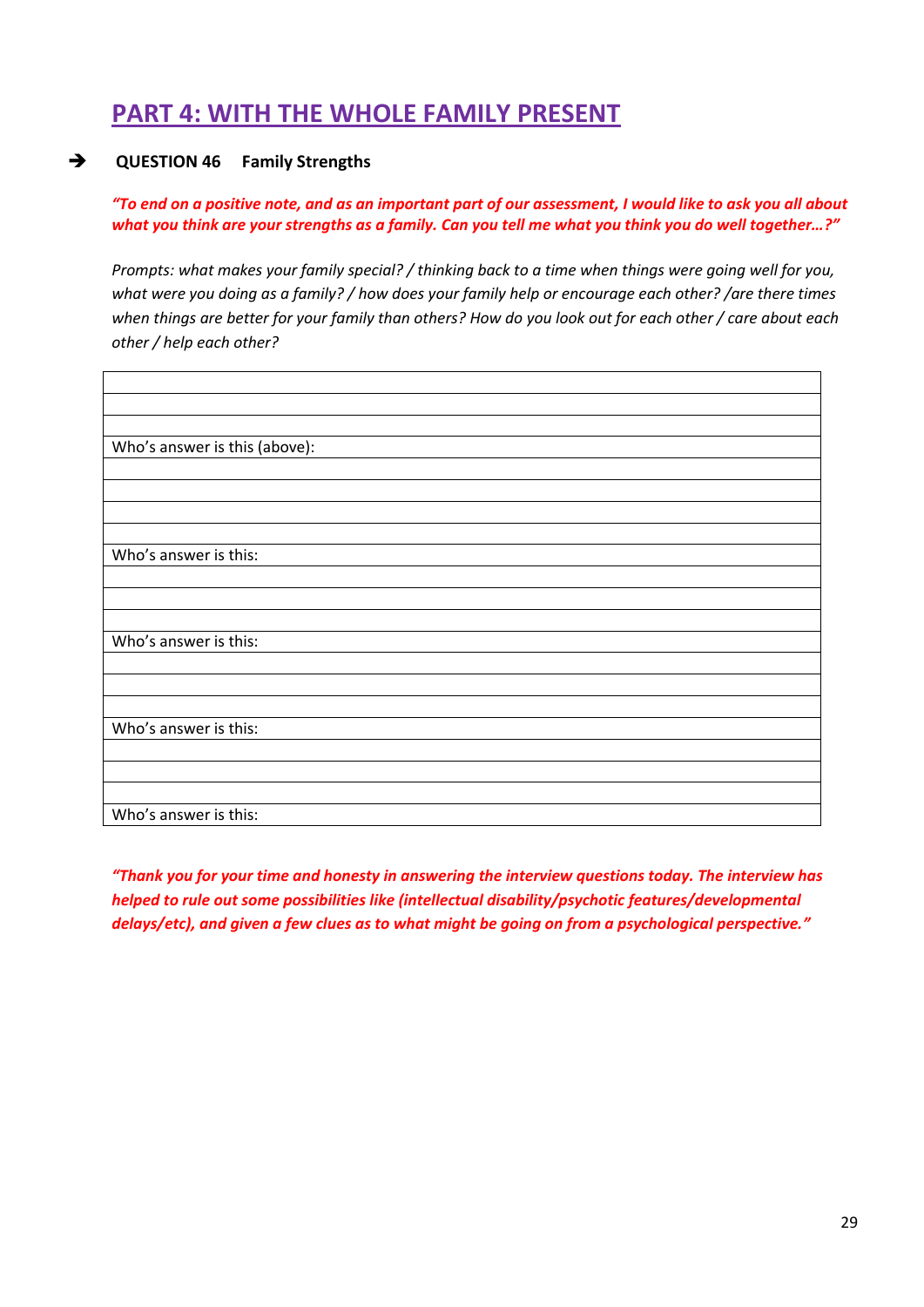#### **FORMULATION/DIAGNOSIS**

**> be careful not to share (name's) confidential information that he/she didn't want to share with parents**

**Either:**

**(a) Briefly summarize any findings from the interview, your initial hypothesis / formulation re: names presenting issues (use clinical judgement and take care not to over-interpret)**

**e.g. "it seems to me that there are issues in areas such as … (e.g. sleeping, feeling flat and down, feeling irritable / keyed up / on edge, difficult behaviours, avoiding activities) for name. This** *may* **indicate that name has some current difficulties with (a mood / anxiety disorder, etc). The results from your surveys will also help us to find out a bit more about what's going on."**

**Or,** 

**(b) Alternatively if you aren't sure yet, let them know that you need to go back through the information and will let them know a bit more about what you think is going on for (name) in the next week (arrange a phone meeting for feedback of results).**

**ARRANGE A TIME TO FEEDBACK RESULTS AND PROVIDE INFORMATION ABOUT TREATMENT OPTIONS TO THE FAMILY**

*"Do you have any comments or suggestions for us about the interview today, including suggestions for future improvements?"*

*"Is there anything we DIDN'T ask you about that you think might be important for us to know?"*

END OF INTERVIEW